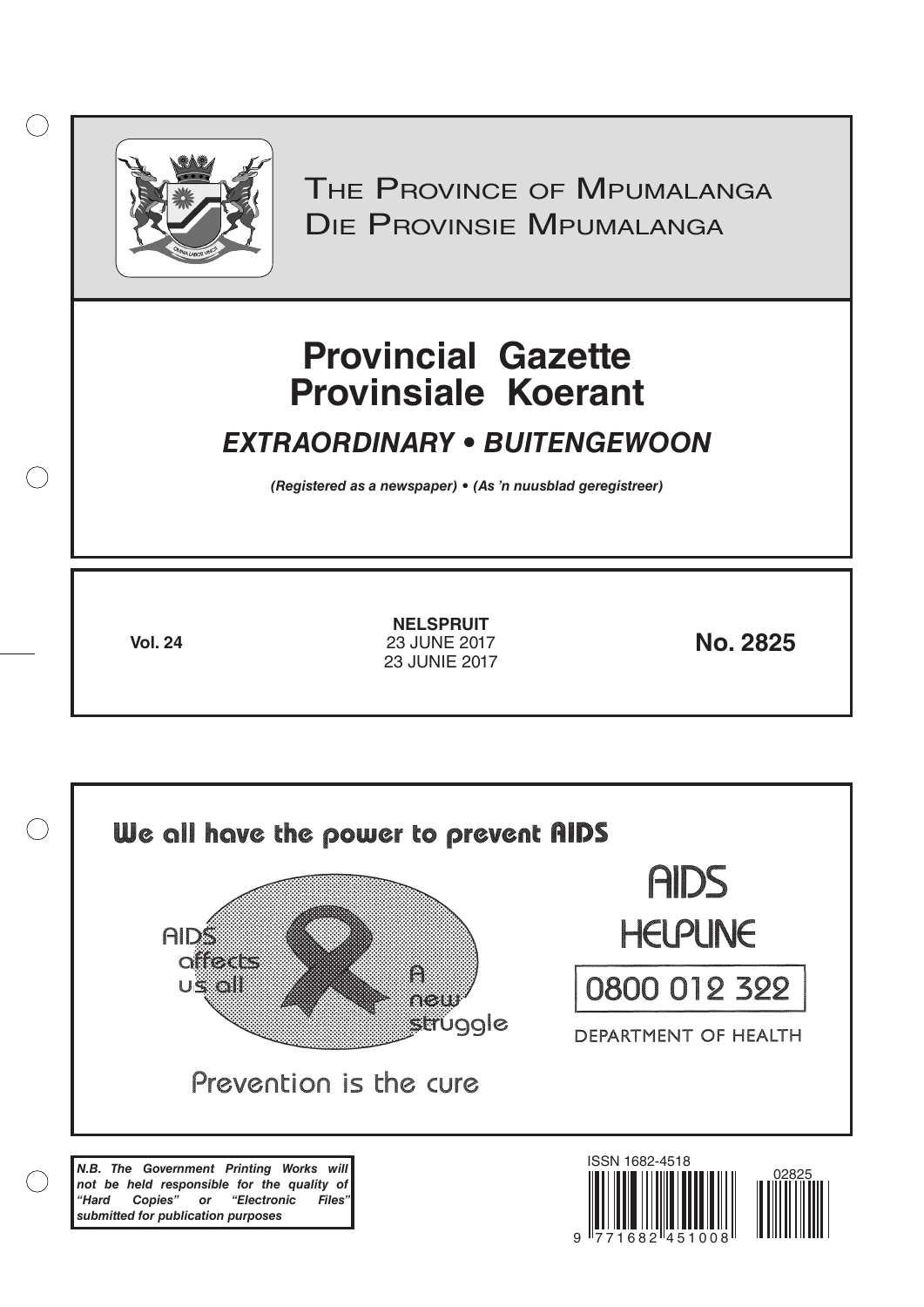# **IMPORTANT NOTICE:**

**The GovernmenT PrinTinG Works Will noT be held resPonsible for any errors ThaT miGhT occur due To The submission of incomPleTe / incorrecT / illeGible coPy.**

**no fuTure queries Will be handled in connecTion WiTh The above.**

# **CONTENTS**

*Page No No*

#### **GENERAL NOTICE**

| 58 | Mpumalanga Liquor Licensing Act, 2006 (Act No. 5 of 2006) : Notice of applications for liquor licences in terms of section 35 10 |  |  |  |  |
|----|----------------------------------------------------------------------------------------------------------------------------------|--|--|--|--|
|    |                                                                                                                                  |  |  |  |  |
|    |                                                                                                                                  |  |  |  |  |
|    |                                                                                                                                  |  |  |  |  |
| 59 | Mpumalanga Liquor Licensing Act, 2006 (Act No. 5 of 2006) : Notice of applications for transfer of liquor licences in terms of   |  |  |  |  |
|    |                                                                                                                                  |  |  |  |  |
|    |                                                                                                                                  |  |  |  |  |
|    |                                                                                                                                  |  |  |  |  |
|    |                                                                                                                                  |  |  |  |  |
|    |                                                                                                                                  |  |  |  |  |

# **LIST OF TARIFF RATES** FOR PUBLICATION OF LIQUOR NOTICES

**COMMENCEMENT: 1 APRIL 2016**

| <b>Pricing for Fixed Price Notices</b>                     |                      |  |  |  |
|------------------------------------------------------------|----------------------|--|--|--|
| <b>Notice Type</b>                                         | <b>New Price (R)</b> |  |  |  |
| Application for Liquor Licence - National                  | 150.00               |  |  |  |
| Application for Transfer of Liquor License - National      | 150.00               |  |  |  |
| Application for Liquor Licence - Gauteng                   | 150.00               |  |  |  |
| Application for Liguor Licence - Mpumalanga                | 150.00               |  |  |  |
| Application for Transfer of Liquor License - Mpumalanga    | 150.00               |  |  |  |
| Application for Liquor Licence - Northern Cape             | 150.00               |  |  |  |
| Application for Transfer of Liquor License - Northern Cape | 150.00               |  |  |  |

This gazette is also available free online at **www.gpwonline.co.za**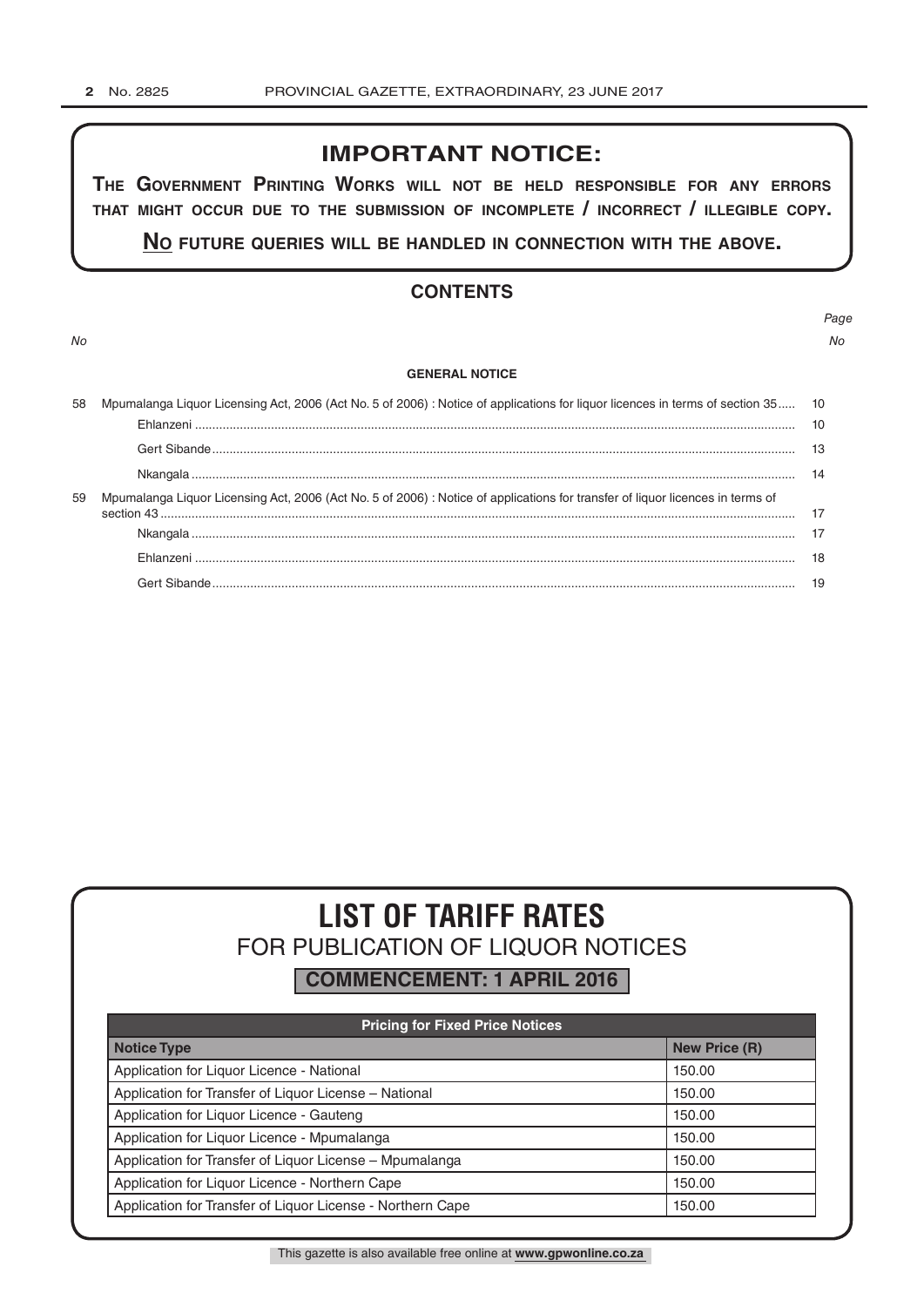#### *The closing time is 15:00 sharp on the following days: 2017**MPUMALANGA LIQUOR LICENCES* ➤ ➤ ➤ ➤ ➤ ➤ ➤ ➤ ➤ ➤ ➤ ➤ ➤ ➤ ➤ ➤ ➤ ➤ ➤ ➤ ➤ ➤ ➤ ➤ **06 January,** Friday, for the issue of Friday **13 January 2017 20 January,** Friday, for the issue of Friday **27 January 2017 03 February,** Friday, for the issue of Friday **10 February 2017 17 February,** Friday, for the issue of Friday **24 February 2017 03 March,** Friday, for the issue of Friday **10 March 2017 16 March,** Thursday, for the issue of Friday **24 March 2017 07 April,** Friday, for the issue of Friday **14 April 2017 20 April,** Thursday, for the issue of Friday **28 April 2017 05 May,** Friday, for the issue of Friday **12 May 2017 19 May,** Friday, for the issue of Friday **26 May 2017 02 June,** Friday, for the issue of Friday **09 June 2017 15 June,** Thursday, for the issue of Friday **23 June 2017 07 July,** Friday, for the issue of Friday **14 July 2017 21 July,** Friday, for the issue of Friday **28 July 2017 03 August,** Thursday, for the issue of Friday **11 August 2017 18 August,** Friday, for the issue of Friday **25 August 2017 01 September,** Friday, for the issue of Friday **08 September 2017 15 September,** Friday, for the issue of Friday **22 September 2017 06 October,** Friday, for the issue of Friday **13 October 2017 20 October,** Friday, for the issue of Friday **27 October 2017 03 November,** Friday, for the issue of Friday **10 November 2017 17 November,** Friday, for the issue of Friday **24 November 2017 01 December,** Friday, for the issue of Friday **08 December 2017 15 December,** Friday, for the issue of Friday **22 December 2017**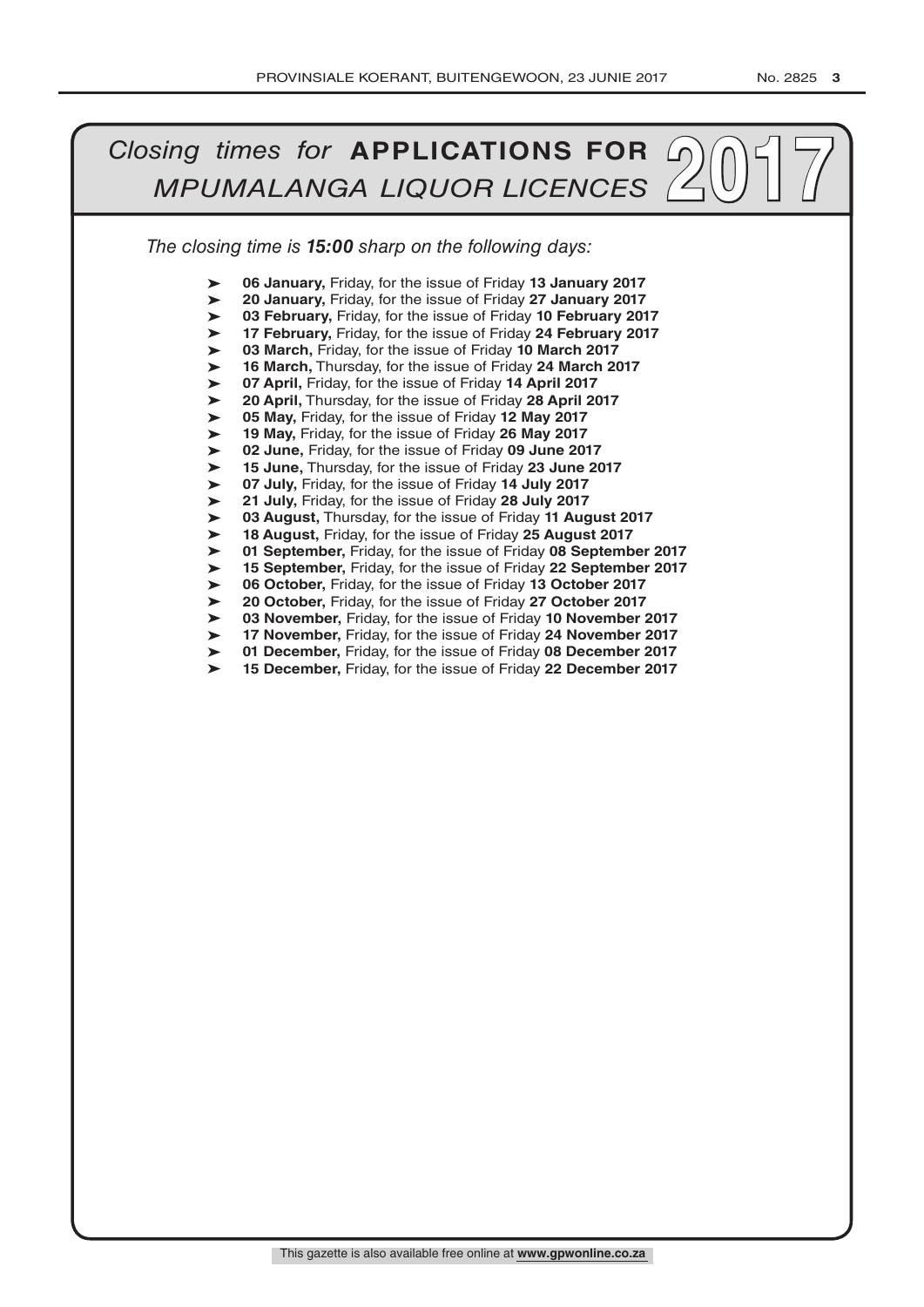The **Government Printing Works** (**GPW**) has established rules for submitting notices in line with its electronic notice processing system, which requires the use of electronic *Adobe* Forms. Please ensure that you adhere to these guidelines when completing and submitting your notice submission.

# **Closing Times for ACCepTAnCe of noTiCes**

- 1. The *Government Gazette* and *Government Tender Bulletin* are weekly publications that are published on Fridays and the closing time for the acceptance of notices is strictly applied according to the scheduled time for each gazette.
- 2. Please refer to the Submission Notice Deadline schedule in the table below. This schedule is also published online on the Government Printing works website www.gpwonline.co.za

All re-submissions will be subject to the standard cut-off times. **All notices received after the closing time will be rejected**.

| <b>Government Gazette Type</b>                   | <b>Publication</b><br><b>Frequency</b> | <b>Publication Date</b>                              | <b>Submission Deadline</b>                              | <b>Cancellations Deadline</b>                   |
|--------------------------------------------------|----------------------------------------|------------------------------------------------------|---------------------------------------------------------|-------------------------------------------------|
| <b>National Gazette</b>                          | Weekly                                 | Friday                                               | Friday 15h00 for next Friday                            | Tuesday, 15h00 - 3 days<br>prior to publication |
| <b>Regulation Gazette</b>                        | Weekly                                 | Friday                                               | Friday 15h00, to be published<br>the following Friday   | Tuesday, 15h00 - 3 days<br>prior to publication |
| <b>Petrol Price Gazette</b>                      | As required                            | First Wednesday of<br>the month                      | One week before publication                             | 3 days prior to<br>publication                  |
| <b>Road Carrier Permits</b>                      | Weekly                                 | Friday                                               | Thursday 15h00, to be<br>published the following Friday | 3 days prior to<br>publication                  |
| Unclaimed Monies (justice,<br>labour or lawyers) | January / As<br>required<br>2 per year | Any                                                  | 15 January / As required                                | 3 days prior to<br>publication                  |
| Parliament (acts, white paper,<br>green paper)   | As required                            | Any                                                  |                                                         | 3 days prior to<br>publication                  |
| <b>Manuals</b>                                   | As required                            | Any                                                  | <b>None</b>                                             | <b>None</b>                                     |
| <b>State of Budget</b><br>(National Treasury)    | <b>Monthly</b>                         | Any                                                  | 7 days prior to publication                             | 3 days prior to<br>publication                  |
| Legal Gazettes A, B and C                        | Weekly                                 | Friday                                               | One week before publication                             | Tuesday, 15h00 - 3 days<br>prior to publication |
| <b>Tender Bulletin</b>                           | Weekly                                 | Friday                                               | Friday 15h00 for next Friday                            | Tuesday, 15h00 - 3 days<br>prior to publication |
| Gauteng                                          | Weekly                                 | Wednesday                                            | Two weeks before publication                            | 3 days after submission<br>deadline             |
| <b>Eastern Cape</b>                              | Weekly                                 | Monday                                               | One week before publication                             | 3 days prior to<br>publication                  |
| Northern Cape                                    | Weekly                                 | Monday                                               | One week before publication                             | 3 days prior to<br>publication                  |
| <b>North West</b>                                | Weekly                                 | Tuesday                                              | One week before publication                             | 3 days prior to<br>publication                  |
| KwaZulu-Natal                                    | Weekly                                 | Thursday                                             | One week before publication                             | 3 days prior to<br>publication                  |
| Limpopo                                          | Weekly                                 | Friday                                               | One week before publication                             | 3 days prior to<br>publication                  |
| Mpumalanga                                       | Weekly                                 | Friday                                               | One week before publication                             | 3 days prior to<br>publication                  |
| <b>Gauteng Liquor License</b><br>Gazette         | Monthly                                | Wednesday before<br>the First Friday of the<br>month | Two weeks before publication                            | 3 days after submission<br>deadline             |
| Northern Cape Liquor License<br>Gazette          | Monthly                                | First Friday of the<br>month                         | Two weeks before publication                            | 3 days after submission<br>deadline             |
| National Liquor License Gazette                  | Monthly                                | First Friday of the<br>month                         | Two weeks before publication                            | 3 days after submission<br>deadline             |
| Mpumalanga Liquor License<br>Gazette             | 2 per month                            | Second & Fourth<br>Friday                            | One week before                                         | 3 days prior to<br>publication                  |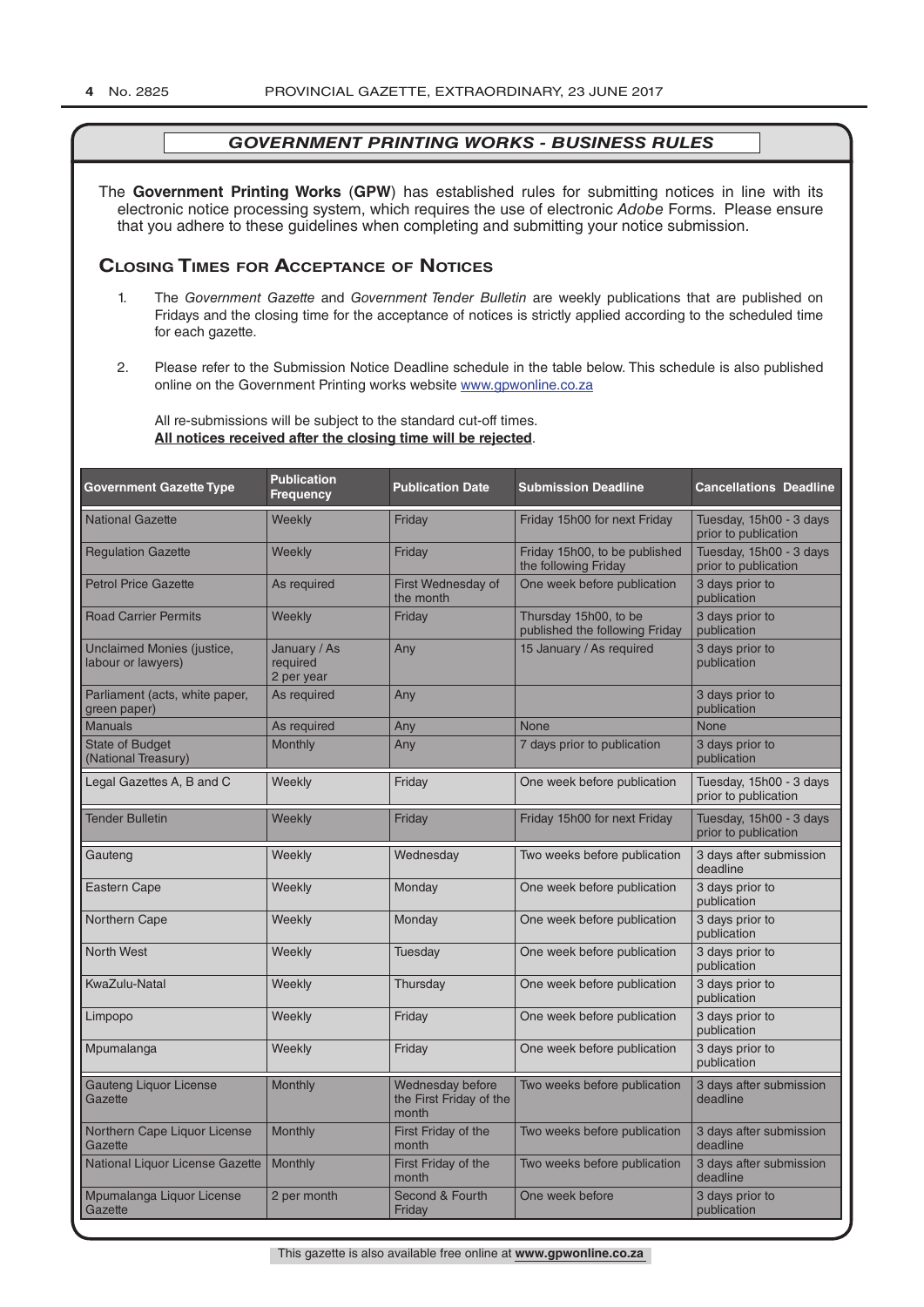# **exTrAordinAry gAzeTTes**

3. *Extraordinary Gazettes* can have only one publication date. If multiple publications of an *Extraordinary Gazette* are required, a separate Z95/Z95Prov *Adobe* Forms for each publication date must be submitted.

# **NOTICE SUBMISSION PROCESS**

- 4. Download the latest *Adobe* form, for the relevant notice to be placed, from the **Government Printing Works** website www.gpwonline.co.za.
- 5. The *Adobe* form needs to be completed electronically using *Adobe Acrobat* / *Acrobat Reader*. Only electronically completed *Adobe* forms will be accepted. No printed, handwritten and/or scanned *Adobe* forms will be accepted.
- 6. The completed electronic *Adobe* form has to be submitted via email to submit.egazette@gpw.gov.za. The form needs to be submitted in its original electronic *Adobe* format to enable the system to extract the completed information from the form for placement in the publication.
- 7. Every notice submitted **must** be accompanied by an official **GPW** quotation. This must be obtained from the *eGazette* Contact Centre.
- 8. Each notice submission should be sent as a single email. The email **must** contain **all documentation relating to a particular notice submission**.
	- 8.1. Each of the following documents must be attached to the email as a separate attachment:
		- 8.1.1. An electronically completed *Adobe* form, specific to the type of notice that is to be placed.
			- 8.1.1.1. For National *Government Gazette* or *Provincial Gazette* notices, the notices must be accompanied by an electronic Z95 or Z95Prov *Adobe* form
			- 8.1.1.2. The notice content (body copy) **MUST** be a separate attachment.
		- 8.1.2. A copy of the official **Government Printing Works** quotation you received for your notice . *(Please see Quotation section below for further details)*
		- 8.1.3. A valid and legible Proof of Payment / Purchase Order: **Government Printing Works** account customer must include a copy of their Purchase Order*.* **Non**-**Government Printing Works** account customer needs to submit the proof of payment for the notice
		- 8.1.4. Where separate notice content is applicable (Z95, Z95 Prov and TForm 3, it should **also** be attached as a separate attachment. *(Please see the Copy Section below, for the specifications)*.
		- 8.1.5. Any additional notice information if applicable.
- 9. The electronic *Adobe* form will be taken as the primary source for the notice information to be published. Instructions that are on the email body or covering letter that contradicts the notice form content will not be considered. The information submitted on the electronic *Adobe* form will be published as-is.
- 10. To avoid duplicated publication of the same notice and double billing, Please submit your notice **ONLY ONCE.**
- 11. Notices brought to **GPW** by "walk-in" customers on electronic media can only be submitted in *Adobe* electronic form format. All "walk-in" customers with notices that are not on electronic *Adobe* forms will be routed to the Contact Centre where they will be assisted to complete the forms in the required format.
- 12. Should a customer submit a bulk submission of hard copy notices delivered by a messenger on behalf of any organisation e.g. newspaper publisher, the messenger will be referred back to the sender as the submission does not adhere to the submission rules.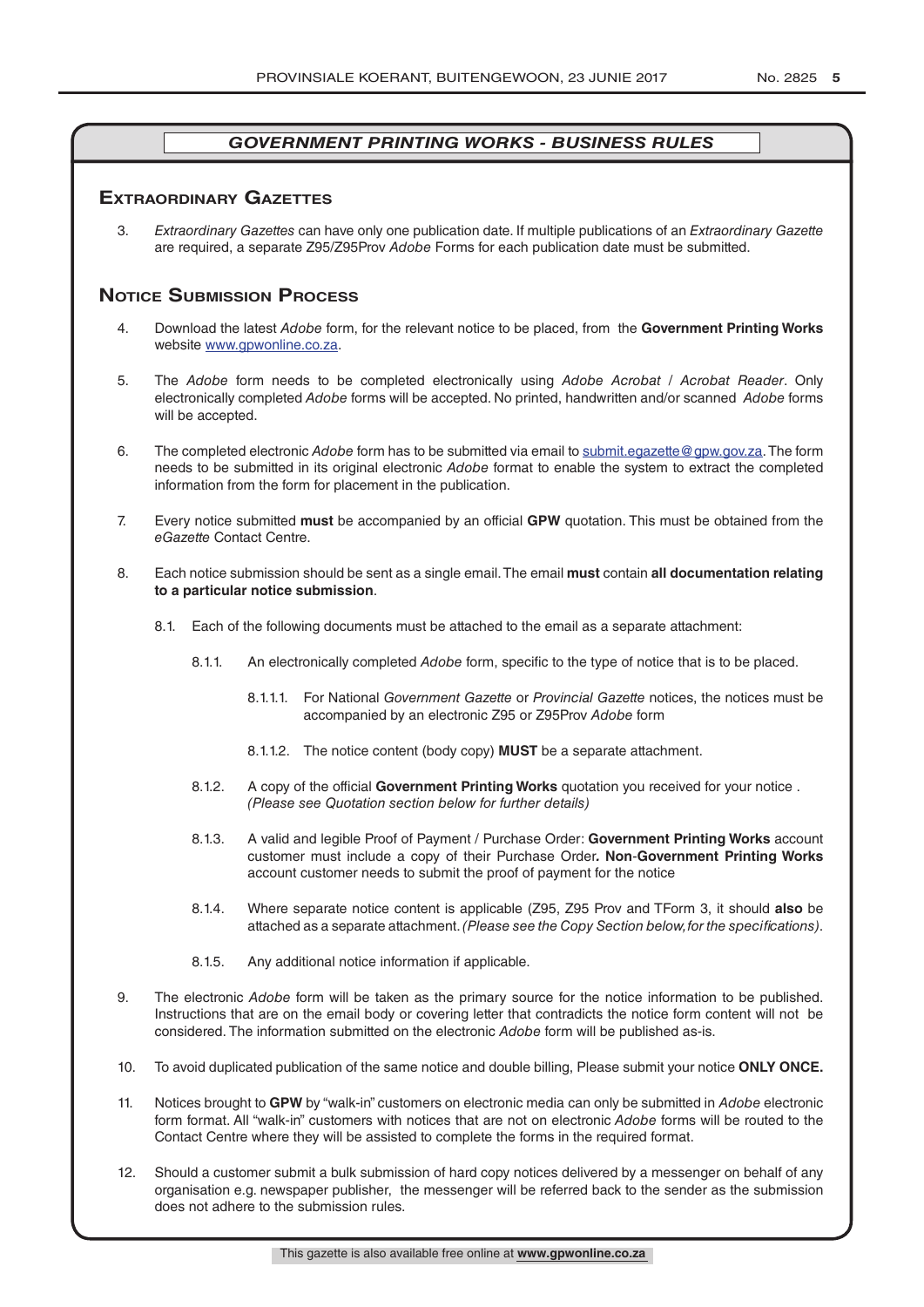#### **QuoTATions**

- 13. Quotations are valid until the next tariff change.
	- 13.1. *Take note:* **GPW**'s annual tariff increase takes place on *1 April* therefore any quotations issued, accepted and submitted for publication up to *31 March* will keep the old tariff. For notices to be published from 1 April, a quotation must be obtained from **GPW** with the new tariffs. Where a tariff increase is implemented during the year, **GPW** endeavours to provide customers with 30 days' notice of such changes.
- 14. Each quotation has a unique number.
- 15. Form Content notices must be emailed to the *eGazette* Contact Centre for a quotation.
	- 15.1. The *Adobe* form supplied is uploaded by the Contact Centre Agent and the system automatically calculates the cost of your notice based on the layout/format of the content supplied.
	- 15.2. It is critical that these *Adobe* Forms are completed correctly and adhere to the guidelines as stipulated by **GPW**.

#### 16. **APPLICABLE ONLY TO GPW ACCOUNT HOLDERS**:

- 16.1. **GPW** Account Customers must provide a valid **GPW** account number to obtain a quotation.
- 16.2. Accounts for **GPW** account customers **must** be active with sufficient credit to transact with **GPW** to submit notices.
	- 16.2.1. If you are unsure about or need to resolve the status of your account, please contact the **GPW** Finance Department prior to submitting your notices. (If the account status is not resolved prior to submission of your notice, the notice will be failed during the process).

#### 17. **APPLICABLE ONLY TO CASH CUSTOMERS:**

- 17.1. Cash customers doing **bulk payments** must use a **single email address** in order to use the **same proof of payment** for submitting multiple notices.
- 18. The responsibility lies with you, the customer, to ensure that the payment made for your notice(s) to be published is sufficient to cover the cost of the notice(s).
- 19. Each quotation will be associated with one proof of payment / purchase order / cash receipt.

#### 19.1. This means that **the quotation number can only be used once to make a payment.**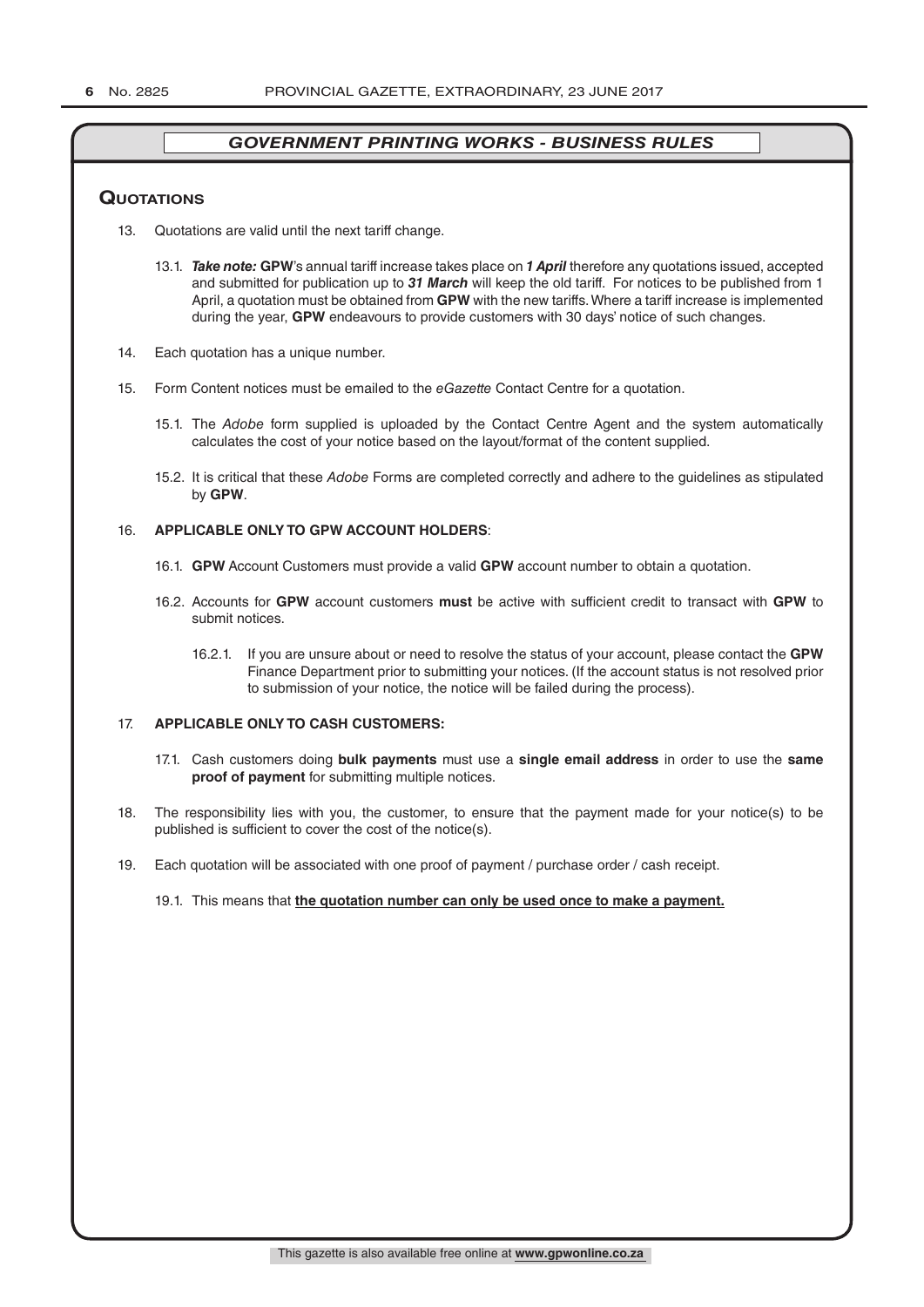# **COPY (SEPARATE NOTICE CONTENT DOCUMENT)**

- 20. Where the copy is part of a separate attachment document for Z95, Z95Prov and TForm03
	- 20.1. Copy of notices must be supplied in a separate document and may not constitute part of any covering letter, purchase order, proof of payment or other attached documents.

The content document should contain only one notice. (You may include the different translations of the same notice in the same document).

20.2. The notice should be set on an A4 page, with margins and fonts set as follows:

Page size  $=$  A4 Portrait with page margins: Top  $=$  40mm, LH/RH  $=$  16mm, Bottom  $=$  40mm; Use font size: Arial or Helvetica 10pt with 11pt line spacing;

Page size = A4 Landscape with page margins: Top = 16mm, LH/RH = 40mm, Bottom = 16mm; Use font size: Arial or Helvetica 10pt with 11pt line spacing;

### **CAnCellATions**

- 21. Cancellation of notice submissions are accepted by **GPW** according to the deadlines stated in the table above in point 2. Non-compliance to these deadlines will result in your request being failed. Please pay special attention to the different deadlines for each gazette. Please note that any notices cancelled after the cancellation deadline will be published and charged at full cost.
- 22. Requests for cancellation must be sent by the original sender of the notice and must accompanied by the relevant notice reference number (N-) in the email body.

#### **AmendmenTs To noTiCes**

23. With effect from 01 October 2015, **GPW** will not longer accept amendments to notices. The cancellation process will need to be followed according to the deadline and a new notice submitted thereafter for the next available publication date.

#### **REJECTIONS**

- 24. All notices not meeting the submission rules will be rejected to the customer to be corrected and resubmitted. Assistance will be available through the Contact Centre should help be required when completing the forms. (012-748 6200 or email info.egazette@gpw.gov.za). Reasons for rejections include the following:
	- 24.1. Incorrectly completed forms and notices submitted in the wrong format, will be rejected.
	- 24.2. Any notice submissions not on the correct *Adobe* electronic form, will be rejected.
	- 24.3. Any notice submissions not accompanied by the proof of payment / purchase order will be rejected and the notice will not be processed.
	- 24.4. Any submissions or re-submissions that miss the submission cut-off times will be rejected to the customer. The Notice needs to be re-submitted with a new publication date.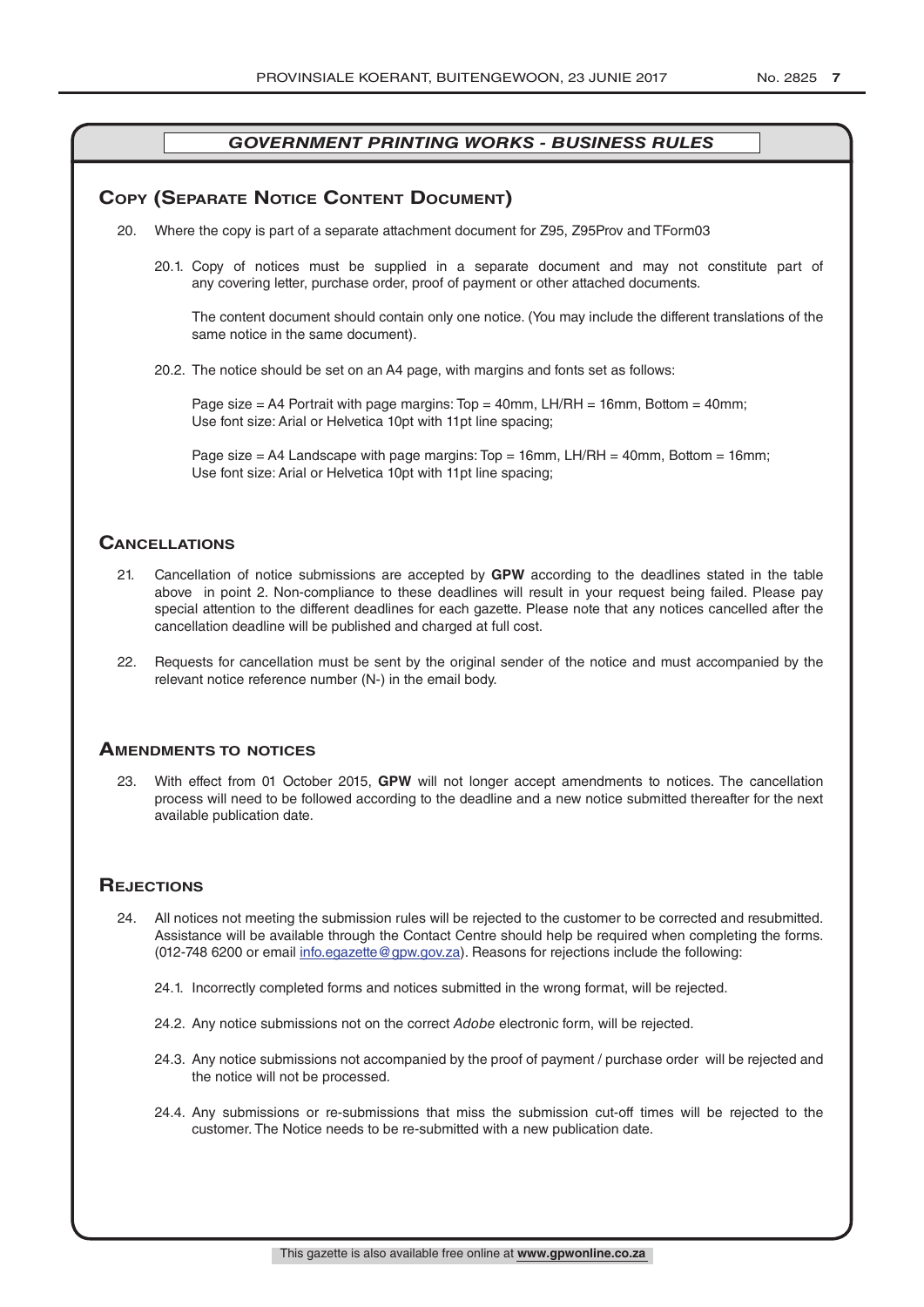#### **ApprovAl of noTiCes**

- 25. Any notices other than legal notices are subject to the approval of the Government Printer, who may refuse acceptance or further publication of any notice.
- 26. No amendments will be accepted in respect to separate notice content that was sent with a Z95 or Z95Prov notice submissions. The copy of notice in layout format (previously known as proof-out) is only provided where requested, for Advertiser to see the notice in final Gazette layout. Should they find that the information submitted was incorrect, they should request for a notice cancellation and resubmit the corrected notice, subject to standard submission deadlines. The cancellation is also subject to the stages in the publishing process, i.e. If cancellation is received when production (printing process) has commenced, then the notice cannot be cancelled.

# **governmenT prinTer indemnified AgAinsT liAbiliTy**

- 27. The Government Printer will assume no liability in respect of—
	- 27.1. any delay in the publication of a notice or publication of such notice on any date other than that stipulated by the advertiser;
	- 27.2. erroneous classification of a notice, or the placement of such notice in any section or under any heading other than the section or heading stipulated by the advertiser;
	- 27.3. any editing, revision, omission, typographical errors or errors resulting from faint or indistinct copy.

# **liAbiliTy of AdverTiser**

28. Advertisers will be held liable for any compensation and costs arising from any action which may be instituted against the Government Printer in consequence of the publication of any notice.

# **CusTomer inQuiries**

Many of our customers request immediate feedback/confirmation of notice placement in the gazette from our Contact Centre once they have submitted their notice – While **GPW** deems it one of their highest priorities and responsibilities to provide customers with this requested feedback and the best service at all times, we are only able to do so once we have started processing your notice submission.

**GPW** has a 2-working day turnaround time for processing notices received according to the business rules and deadline submissions.

Please keep this in mind when making inquiries about your notice submission at the Contact Centre.

- 29. Requests for information, quotations and inquiries must be sent to the Contact Centre ONLY.
- 30. Requests for Quotations (RFQs) should be received by the Contact Centre at least **2 working days** before the submission deadline for that specific publication.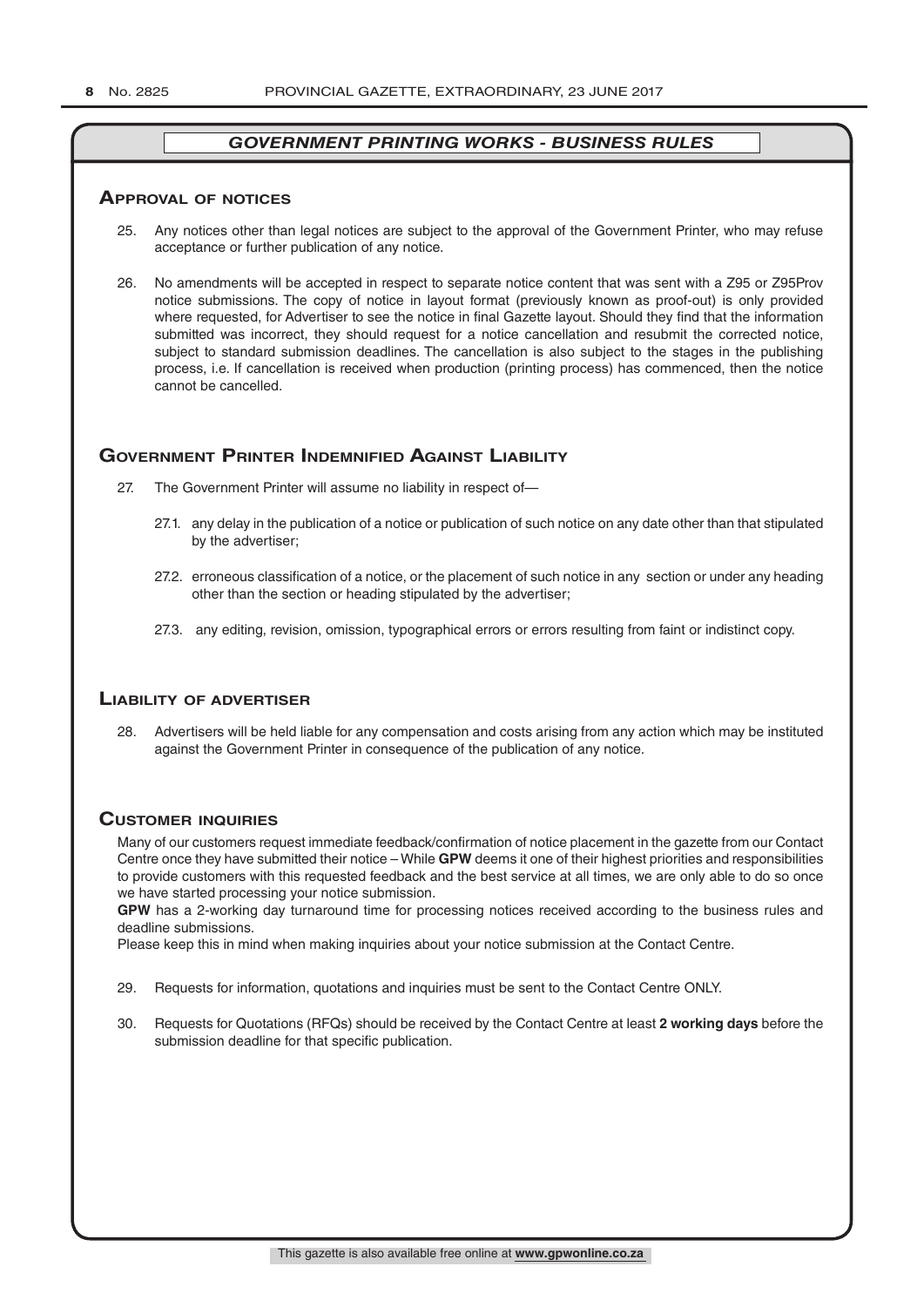#### **pAymenT of CosT**

- 31. The Request for Quotation for placement of the notice should be sent to the Gazette Contact Centre as indicated above, prior to submission of notice for advertising.
- 32. Payment should then be made, or Purchase Order prepared based on the received quotation, prior to the submission of the notice for advertising as these documents i.e. proof of payment or Purchase order will be required as part of the notice submission, as indicated earlier.
- 33. Every proof of payment must have a valid **GPW** quotation number as a reference on the proof of payment document.
- 34. Where there is any doubt about the cost of publication of a notice, and in the case of copy, an enquiry, accompanied by the relevant copy, should be addressed to the Gazette Contact Centre, **Government Printing Works**, Private Bag X85, Pretoria, 0001 email: info.egazette@gpw.gov.za before publication.
- 35. Overpayment resulting from miscalculation on the part of the advertiser of the cost of publication of a notice will not be refunded, unless the advertiser furnishes adequate reasons why such miscalculation occurred. In the event of underpayments, the difference will be recovered from the advertiser, and future notice(s) will not be published until such time as the full cost of such publication has been duly paid in cash or electronic funds transfer into the **Government Printing Works** banking account.
- 36. In the event of a notice being cancelled, a refund will be made only if no cost regarding the placing of the notice has been incurred by the **Government Printing Works**.
- 37. The **Government Printing Works** reserves the right to levy an additional charge in cases where notices, the cost of which has been calculated in accordance with the List of Fixed Tariff Rates, are subsequently found to be excessively lengthy or to contain overmuch or complicated tabulation.

#### **proof of publiCATion**

- 38. Copies of any of the *Government Gazette* or *Provincial Gazette* can be downloaded from the **Government Printing Works** website www.gpwonline.co.za free of charge, should a proof of publication be required.
- 39. Printed copies may be ordered from the Publications department at the ruling price. The **Government Printing Works** will assume no liability for any failure to post or for any delay in despatching of such *Government Gazette*(s).

# *GOVERNMENT PRINTING WORKS CONTACT INFORMATION*

| <b>Physical Address:</b>         |  |  |  |  |
|----------------------------------|--|--|--|--|
| <b>Government Printing Works</b> |  |  |  |  |
| 149 Bosman Street                |  |  |  |  |
| Pretoria                         |  |  |  |  |

**For Gazette and Notice submissions:** Gazette Submissions: **E-mail:** submit.egazette@gpw.gov.za **For queries and quotations, contact:** Gazette Contact Centre: **E-mail:** info.egazette@gpw.gov.za

**Contact person for subscribers:** Mrs M. Toka: **E-mail:** subscriptions@gpw.gov.za

# **Physical Address: Postal Address: GPW Banking Details:**

Private Bag X85 **Bank:** ABSA Bosman Street 149 Bosman Street Pretoria **Account No.:** 405 7114 016 Pretoria 0001 **Branch Code:** 632-005

**Tel:** 012-748 6200

**Tel:** 012-748-6066 / 6060 / 6058 **Fax:** 012-323-9574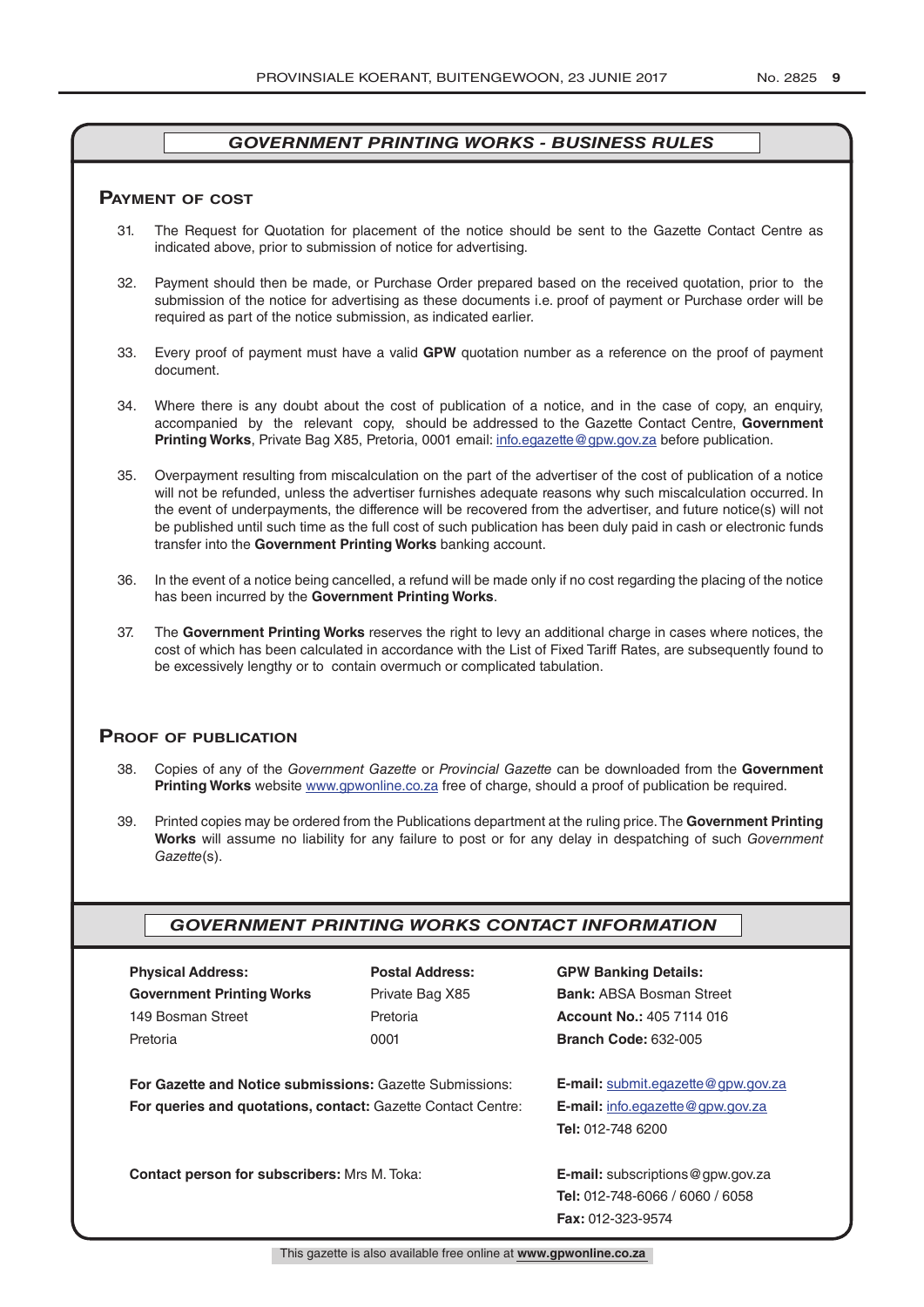#### **Form 2**

# General Notice

#### **NOTICE 58 OF 2017**

#### **MPUMALANGA LIQUOR LICENSING ACT, 2006 (Act No. 5 of 2006)**

#### **Notice of applications for liquor licences in terms of section 35**

Notice is hereby given that the applicants specified in the Schedule hereto have given notice of their intention to lodge applications for the grant of new liquor licences to the Secretary, Regional Liquor Licensing Offices in respect of premises situated in the local committee area indicated in the Schedule.

Comments should be made in writing and be addressed to the municipality concerned and a copy to the applicant, to reach the said addresses within thirty (30) days of this application.

Invitation for public comments in applying for a Liquor Licence in terms of section 35(2)(a) of the Mpumalanga Liquor Licensing Act, 2006.

#### **SCHEDULE**

The undermentioned figures used in brackets in the Schedule, have the following meanings:

- (1) = Full name of applicant, ID Number of Applicant.
- (2) = Intended trading name.
- (3) = Notice given on behalf of: self *or* other juristic person/s.
- $(4)$  = Type of licence applied for.
- $(5)$  = Full address and location of the premises
- $(6)$  = Municipality address where comments must be submitted
- $(7)$  = Applicant address where comments must be submitted

# **FHI ANZENI**

#### **MBOMBELA LOCAL MUNICIPALITY**

- (1) I, **Muziwakhe Nkosi,** ID No. 8407165344085, an adult male, hereby invites written public comments concerning the application for a Liquor Licence to the Mpumalanga Liquor Authority.
- (2) To trade under the name Muzi's Tavern.
- (3) I make this application for myself.
- $(4)$  The retail sale of liquor in terms of a special liquor license for consumption on and off the premises where the liquor is sold.
- (5) *Physical address:* Stand D0101316 Msogwaba 1215, being an address in the Republic of South Africa and within the boundries of Mpumalanga Province. *Postal address:* P.O.Box 2369 Msogwaba 1215.
- (6) Civic Centre, Nel Street Nelspruit.
- (7) P.O.Box 2369 Msogwaba 1215.

#### **NKOMAZI LOCAL MUNICIPALITY**

- (1) I, **Madonsela Richard Johan,** ID No. 7101035603082, an adult male, hereby invites written public comments concerning the application for a Liquor Licence to the Mpumalanga Liquor Authority.
- (2) To trade under the name Shokos Tavern.
- (3) I make this application for myself.
- (4) The retail sale of liquor for consumption on and off the premises where the liquor is sold.
- (5) *Physical address:* Stand No 395, Hlalakahle B, Kamaqhekeza, Uthokozani, 1346., being an address in the Republic of South Africa and within the boundries of Mpumalanga Province. *Postal address:* PO Box 143, Uthokozani, 1346..
- (6) Private Bag x 101,

Malelane, 1320.. (7) 09 Park Street

, Malelane, 1320..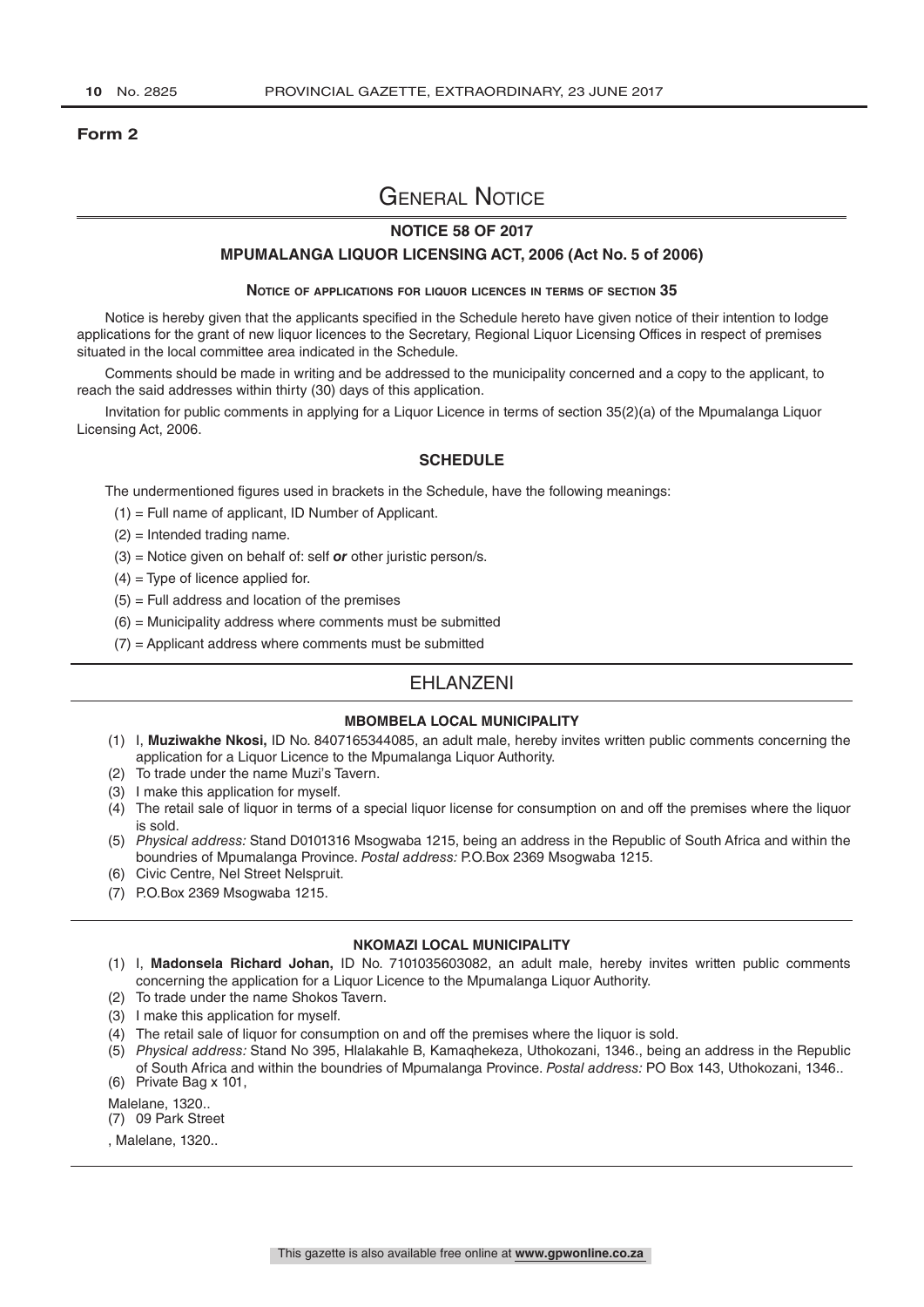#### **NKOMAZI LOCAL MUNICIPALITY**

- (1) I, **Machakati Fernando Tembe,** ID No. 5910305319084, an adult male, hereby invites written public comments concerning the application for a Liquor Licence to the Mpumalanga Liquor Authority.
- (2) To trade under the name Lekelela Ngwane Tavern.
- (3) I make this application for myself.
- (4) The retail sale of liquor for consumption on the premises where the liquor is sold.
- (5) *Physical address:* Stand No 208, Masibekela, 1342, being an address in the Republic of South Africa and within the boundries of Mpumalanga Province. *Postal address:* PO Box 6, Masibekela, 1342.

(6) Private Bag x 101

Malelane 1320.

(7) 09 Park Street

Malelane 1320.

#### **BUSHBUCKRIDGE LOCAL MUNICIPALITY**

- (1) I, **OBED ALBERSE MALIE,** ID No. 5111165394081, an adult male, hereby invites written public comments concerning the application for a Liquor Licence to the Mpumalanga Liquor Authority.
- (2) To trade under the name JIM TAVERN.
- (3) I make this application for myself.
- (4) The retail sale of liquor for consumption on the premises where the liquor is sold.
- (5) *Physical address:* STAND NO: 231, KU CATSEEL TRUST, being an address in the Republic of South Africa and within the boundries of Mpumalanga Province. *Postal address:* P.O.BOX 1858, KABOKWENI, 1245.
- (6) Opposite Mapulaneng DLTC, R533 Graskop Road, Bushbuckridge, Mpumalanga Province.
- (7) 22 Ferreira Street, 1st Floor, Office 4, Shell house, Nelspruit 1200; P.O Box 1858, kabokweni, 1245.

#### **MBOMBELA LOCAL MUNICIPALITY**

- (1) I, **LEON SLOTOW,** ID No. 5205165095084, an adult male, hereby invites written public comments concerning the application for a Liquor Licence to the Mpumalanga Liquor Authority.
- (2) To trade under the name ROCOMAMAS (I'LANGA).
- (3) I make this application on behalf of the juristic person: K2015180451 (PROPRIETARY) LIMITED. (Reg No. 2015/180451/07).
- (4) The retail sale of liquor for consumption on the premises where the liquor is sold.
- (5) *Physical address:* Shop No.UG77A, I'Langa Mall, corner Flamboyant & Bitterbessie Streets, West Acres Extension 38, Nelspruit, Mbombela, being Erf 2159 & 2160 forming part of West Acres Extension 28, Nelspruit, Mbombela, Province of Mpumalanga, being an address in the Republic of South Africa and within the boundries of Mpumalanga Province. *Postal address:* C/o Leon Slotow Attorney, P O Box 92345, Norwood, 2117.
- (6) 1 Nel Street, Nelspruit, Mbombela.
- (7) C/o Leon Slotow Attorney, P O Box 92345, Norwood, 2117 info@lsotow.co.za.

#### **MBOMBELA LOCAL MUNICIPALITY**

- (1) I, **EDWARD NYALUNGA,** ID No. 6406215492086, an adult male, hereby invites written public comments concerning the application for a Liquor Licence to the Mpumalanga Liquor Authority.
- (2) To trade under the name slindile liquor store.
- (3) I make this application for myself.
- (4) The retail sale of liquor for consumption off the premises where the liquor is sold.
- (5) *Physical address:* stand no. 1369 clau clau kabokweni 1245, being an address in the Republic of South Africa and within the boundries of Mpumalanga Province. *Postal address:* p.o. box 6311 kabokweni 1245.
- (6) p.o. box 45 mbombela 1200.
- (7) stand no. 1369 clau clau kabokweni 1245.

#### **BUSHBUCKRIDGE LOCAL MUNICIPALITY**

- (1) I, **BELIEVE TSHEPO MASHEGO,** ID No. 8007175446084, an adult male, hereby invites written public comments concerning the application for a Liquor Licence to the Mpumalanga Liquor Authority.
- (2) To trade under the name TAU'S CARWASH.
- (3) I make this application for myself.
- (4) The retail sale of liquor for consumption on the premises where the liquor is sold.
- (5) *Physical address:* STAND NO. 635 MKHUHLU KRUGER ROAD, being an address in the Republic of South Africa and within the boundries of Mpumalanga Province. *Postal address:* P.O. BOX 135 MKHUHLU 1246.
- (6) PRIVATE BAG X9308 BUSHBUCKRIDGE 1280.
- (7) STAND NO. 635 MKHUHLU KRUGER ROAD.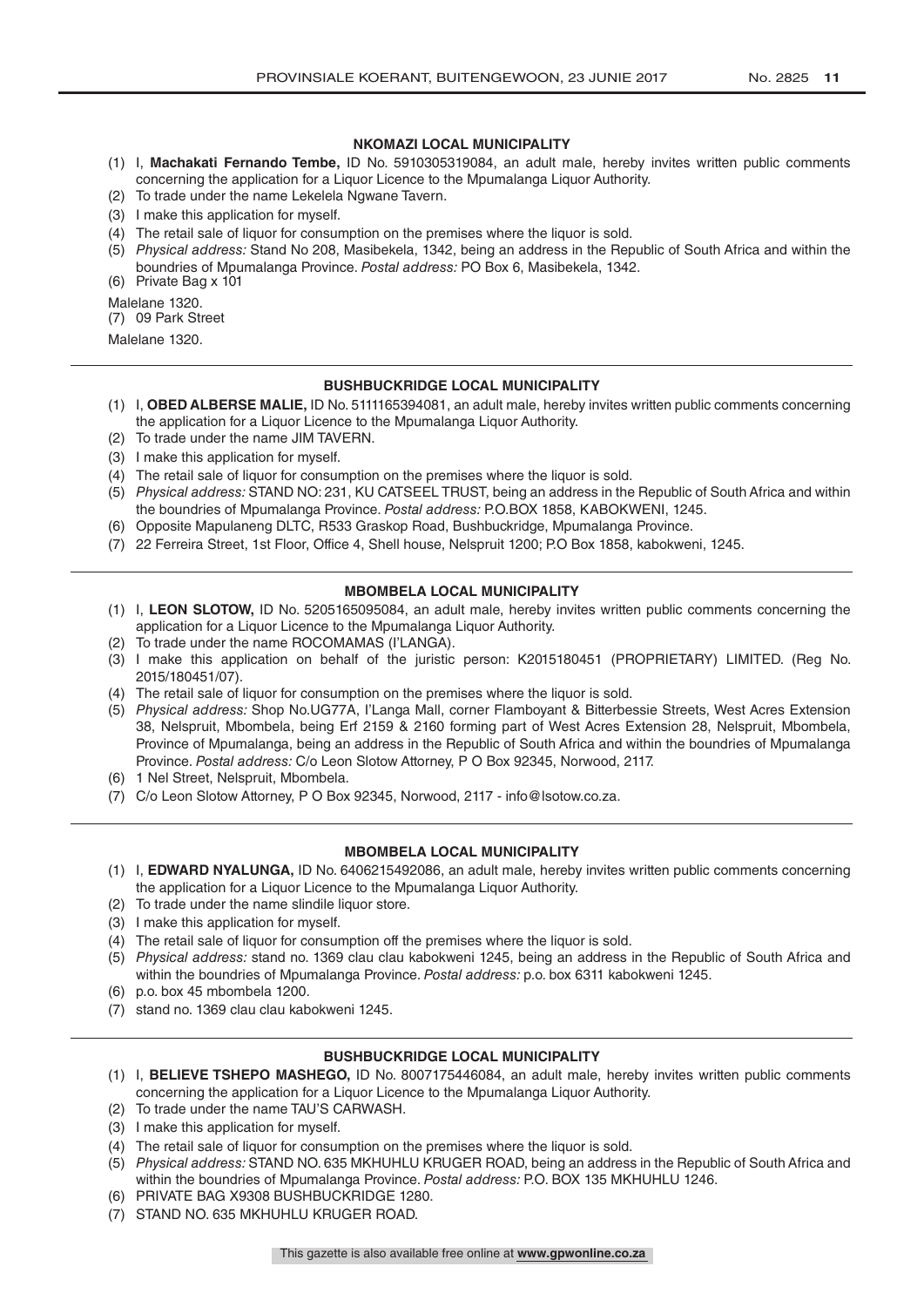#### **MBOMBELA LOCAL MUNICIPALITY**

- (1) I, **PICK N PAY RETAILERS (PTY) LTD,** ID No. 73/004739/07, an adult male, hereby invites written public comments concerning the application for a Liquor Licence to the Mpumalanga Liquor Authority.
- (2) To trade under the name PICK N PAY (EMOYENI MALL).
- (3) I make this application on behalf of the juristic person: PICK N PAY RETAILERS (PTY) LTD. (Reg No. 73/004739/07).
- (4) The retail sale of liquor for consumption off the premises where the liquor is sold.
- (5) *Physical address:* PICK N PAY (EMOYENI MALL) TO BE SITUATED IN THE EXISTING EMOYENI MALL, CORNER OF MVULA STREET AND D1723, ERF/STAND 352, EMOYENI EXT. 33, ,NELSPRUIT, MPUMALANGA PROVINCE, being an address in the Republic of South Africa and within the boundries of Mpumalanga Province. *Postal address:*  PO BOX 32106, GLENSTANTIA, 0010.
- (6) PHYSICAL ADDRESS: CIVIC CENTRE, 1 NEL STREET, MBOMBELA, MPUMALANGA PROVINCE (TEL: (013) 759- 2000/9111). POSTAL ADDRESS: PO BOX 45, MBOMBELA, 1200, MPUMALANGA PROVINCE.
- (7) MARIUS BLOM INCORPORATED, ON BEHALF OF PICK N PAY RETAILERS (PTY) LTD, P O BOX 32106, GLENSTANTIA, 0010, PRETORIA, E-mail: christo@mariusblom.co.za, Tel: (012) 004-0244, Fax: (086) 586-4929.

#### **THABA CHWEU LOCAL MUNICIPALITY**

- (1) I, **Jacques Kruger,** ID No. 6904035277083, an adult male, hereby invites written public comments concerning the application for a Liquor Licence to the Mpumalanga Liquor Authority.
- (2) To trade under the name Alcatraz Pub & Grill.
- (3) I make this application for myself.
- (4) The retail sale of liquor in terms of a special liquor license for consumption on and off the premises where the liquor is sold.
- (5) *Physical address:* 5 Kooperasie street, devel Industrial Park, stand 2555. unit 5 & 6, Lydenburg, Thaba Chew Municipality, being an address in the Republic of South Africa and within the boundries of Mpumalanga Province. *Postal address:* Unit 5, Devel Industrial Park, Kooperasie st, Lydenburg.
- (6) P O Box 5046, Lydenburg, 1120.
- (7) 5 Kooperasie street,devel Industrial Park,stand 2555.unit 5 & 6,Lydenburg,Thaba Chew Municipality.

#### **MBOMBELA LOCAL MUNICIPALITY**

- (1) I, **MGWENYA MOSES BHUTINI,** ID No. 6801195309088, an adult male, hereby invites written public comments concerning the application for a Liquor Licence to the Mpumalanga Liquor Authority.
- (2) To trade under the name MATHOLE TWO TAVERN.
- (3) I make this application for myself.
- (4) The retail sale of liquor for consumption on the premises where the liquor is sold.
- (5) *Physical address:* STAND NO:5309 MANZINI TRUST, being an address in the Republic of South Africa and within the boundries of Mpumalanga Province. *Postal address:* P.O.BOX 3774 WHITERIVER 1240.
- (6) 1 NEL STREET MBOMBELA 1200.
- (7) STAND NO:5309 MANZINI TRUST.

#### **MBOMBELA LOCAL MUNICIPALITY**

- (1) I, **BONGANE VINCENT MAKWAKWA,** ID No. 7803205455082, an adult male, hereby invites written public comments concerning the application for a Liquor Licence to the Mpumalanga Liquor Authority.
- (2) To trade under the name Q-BANA.
- (3) I make this application for myself.
- (4) The retail sale of liquor for consumption off the premises where the liquor is sold.
- (5) *Physical address:* STAND NO 6207 KANYAMAZANE 1214, being an address in the Republic of South Africa and within the boundries of Mpumalanga Province. *Postal address:* P.O.BOX 21669 NELSPRUIT 1200.
- (6) P.O.BOX 45 NELSPRUIT 1200.
- (7) P.O.BOX 21669 NELSPRUIT 1200.

#### **MBOMBELA LOCAL MUNICIPALITY**

- (1) I, **BONGANE VINCENT MAKWAKWA,** ID No. 7803205455082, an adult male, hereby invites written public comments concerning the application for a Liquor Licence to the Mpumalanga Liquor Authority.
- (2) To trade under the name Q-BANA LIQUOR STORE.
- (3) I make this application for myself.
- (4) The retail sale of liquor for consumption off the premises where the liquor is sold.
- (5) *Physical address:* STAND NO 6207 KANYAMAZANE 1214, being an address in the Republic of South Africa and within the boundries of Mpumalanga Province. *Postal address:* P.O.BOX 21669 NELSPRUIT 1200.

This gazette is also available free online at **www.gpwonline.co.za**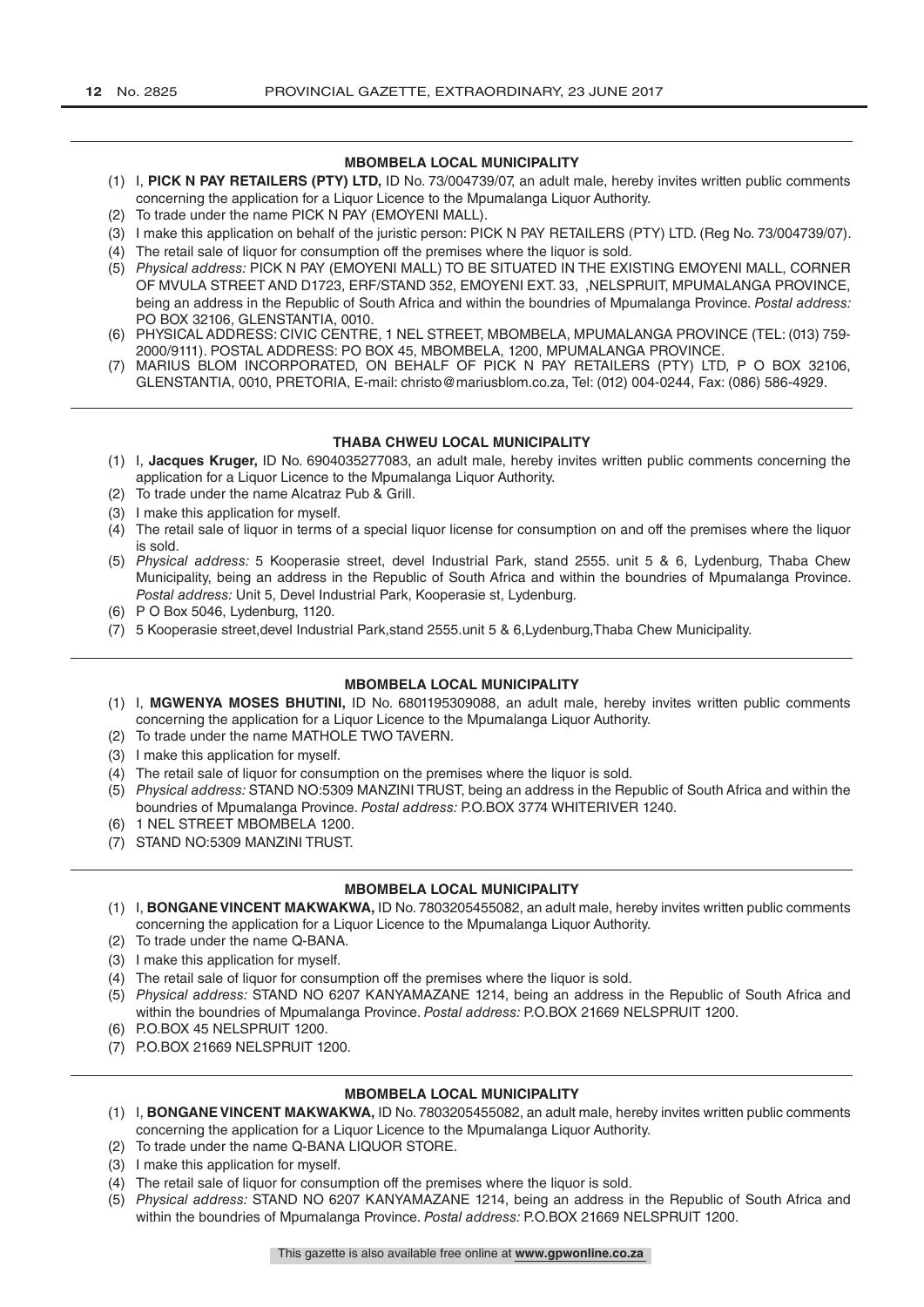- (6) P.O.BOX 45 NELSPRUIT 1200.
- (7) P.O.BOX 21669 NELSPRUIT 1200.

#### **MBOMBELA LOCAL MUNICIPALITY**

- (1) I, **NYALUNGA MBALEKELWA ELIAS,** ID No. 5804046240081, an adult male, hereby invites written public comments concerning the application for a Liquor Licence to the Mpumalanga Liquor Authority.
- (2) To trade under the name TAXY MABONE TAVERN.
- (3) I make this application for myself.
- (4) The retail sale of liquor for consumption on the premises where the liquor is sold.
- (5) *Physical address:* STAND NO 317, CLAU-CLAU, being an address in the Republic of South Africa and within the boundries of Mpumalanga Province. *Postal address:* P.O.BOX 3431, WHITE RIVER, 1240.
- (6) P.O.BOX 45, NELSPRUIT, 1200.
- (7) P.O.BOX 3431, WHITE RIVER, 1240.

#### **MBOMBELA LOCAL MUNICIPALITY**

- (1) I, **BONGANE VINCENT MAKWAKWA,** ID No. 7803205455082, an adult male, hereby invites written public comments concerning the application for a Liquor Licence to the Mpumalanga Liquor Authority.
- (2) To trade under the name Q-BANA.
- (3) I make this application for myself.
- (4) The retail sale of liquor in terms of a special liquor license in respect of a specified event.
- (5) *Physical address:* STAND NO 6207, KANYAMAZANE, 1214, being an address in the Republic of South Africa and within the boundries of Mpumalanga Province. *Postal address:* P.O.BOX 21669, NELSPRUIT, 1200.
- (6) P.O.BOX 45, NELSPRUIT, 1200.
- (7) P.O.BOX 21669, NELSPRUIT, 1200.

#### **MBOMBELA LOCAL MUNICIPALITY**

- (1) I, **RAMOGOLE LADY-DI SHONGWE,** ID No. 8107230921087, an adult female, hereby invites written public comments concerning the application for a Liquor Licence to the Mpumalanga Liquor Authority.
- (2) To trade under the name BLUE OCEAN SHISANYAMA.
- (3) I make this application for myself.
- (4) The retail sale of liquor for consumption on the premises where the liquor is sold.
- (5) *Physical address:* KABOKWENI OLD COMPLEX, being an address in the Republic of South Africa and within the boundries of Mpumalanga Province. *Postal address:* P.O.BOX 5055 KABOKWENI 1245.
- (6) P.O.BOX 45 NELSPRUIT 1200.
- (7) P.O.BOX 5055 KABOKWENI 1245.

# GERT SIBANDE

#### **LEKWA LOCAL MUNICIPALITY**

- (1) I, **Klulekane Koni Msomi,** ID No. 8207205388088, an adult male, hereby invites written public comments concerning the application for a Liquor Licence to the Mpumalanga Liquor Authority.
- (2) To trade under the name Klulekane.
- (3) I make this application for myself.
- (4) The retail sale of liquor for consumption on and off the premises where the liquor is sold.
- (5) *Physical address:* 1160 Holomisa Street Sakhile Standerton 2430, being an address in the Republic of South Africa and within the boundries of Mpumalanga Province. *Postal address:* 1160 Holomisa Street Sakhile Standerton 2430.
- (6) Cnr Dr Beyers Naude & Mbonani Mayisela Street PO Box 66 Standerton 2430.
- (7) 1160 Holomisa Street Sakhile Standerton 2430.

#### **GOVAN MBEKI LOCAL MUNICIPALITY**

- (1) I, **SHELDON WAYNE BRIERLEY,** ID No. 8709155109083, an adult male, hereby invites written public comments concerning the application for a Liquor Licence to the Mpumalanga Liquor Authority.
- (2) To trade under the name STOEPSTORIES FAMILIE RESTAURANT.
- (3) I make this application for myself.
- (4) The retail sale of liquor in terms of a special liquor license for consumption on and off the premises where the liquor is sold.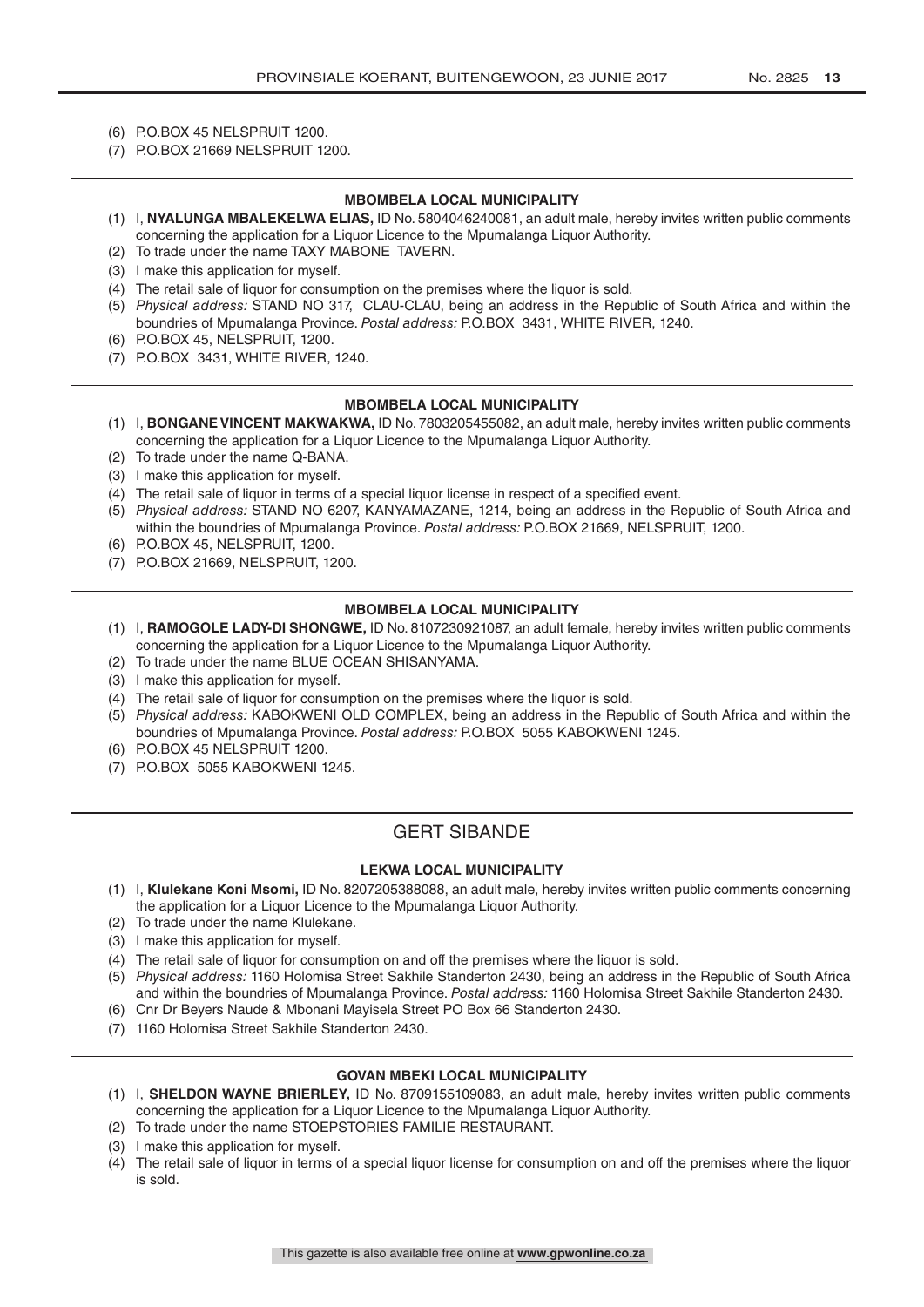- (5) *Physical address:* ERF 488 EBRAHIM DAYA STREET TRICHARDT 2300 HIGHVELD RIDGE MPUMALANGA, being an address in the Republic of South Africa and within the boundries of Mpumalanga Province. *Postal address:*  P O BOX 48 - SECUNDA - 2302.
- (6) GOVAN MBEKI LOCAL MUNICIPALITY LURGI SQUARE CBS SECUNDA 2302; PRIVATE BAG X1017 SECUNDA - 2302.
- (7) C/O CRONJE, DE WAAL SKHOSANA INC CRONJE, DE WAAL & VAN DER MERWE BUILDING, LURGI SQUARE - CBS - SECUNDA 2302 - P O BOX 48 - SECUNDA - 2302.

#### **GOVAN MBEKI LOCAL MUNICIPALITY**

- (1) I, **PAUL VAN DEN BERG obo SECUNDA HIGH SCHOOL,** ID No. 8205175026084, an adult male, hereby invites written public comments concerning the application for a Liquor Licence to the Mpumalanga Liquor Authority.
- (2) To trade under the name SECUNDA HIGH SCHOOL.
- (3) I make this application on behalf of the juristic person: SECUNDA HIGH SCHOOL. (Reg No. EMIS 800005942).
- (4) The retail sale of liquor in terms of a special liquor license in respect of a specified event.
- (5) *Physical address:* Erf No. 0001/0032/00000921/00000/000 CORNER OF O.R. THAMBO AND COEN BRITS STREETS - SECUNDA - 2302, being an address in the Republic of South Africa and within the boundries of Mpumalanga Province. *Postal address:* PRIVATE BAG X1019 - SECUNDA - 2302.
- (6) GOVAN MBEKI MUNICIPALITY LURGI SQUARE CBS SECUNDA 2302

PRIVATE BAG X1017 - SECUNDA - 2302.

(7) CRONJE, DE WAAL - SKHOSANA INC - CRONJE, DE WAAL & VAN DER MERWE BUILDING - LURGI SQUARE - CBS - SECUNDA 2302 - P O BOX 48 - SECUNDA - 2302.

# **NKANGALA**

#### **THEMBISILE HANI LOCAL MUNICIPALITY**

- (1) I, **Joseph Vusumuzi Chorlie,** ID No. 9202096166080, an adult male, hereby invites written public comments concerning the application for a Liquor Licence to the Mpumalanga Liquor Authority.
- (2) To trade under the name Miami Lounge Pub.
- (3) I make this application for myself.
- (4) The retail sale of liquor for consumption on the premises where the liquor is sold.
- (5) *Physical address:* Sun City "C" No 64 Plot 7/115 KwaMhlanga, being an address in the Republic of South Africa and within the boundries of Mpumalanga Province. *Postal address:* Sun City "C" No 64 Plot 7/115 KwaMhlanga.
- (6) Stand No 24 Kwaggafontein next to police station R573 Moloto Road EMPUMALANGA 0458.
- (7) Sun City "C" No 64 Plot 7/115 KwaMhlanga.

#### **DR JS MOROKA LOCAL MUNICIPALITY**

- (1) I, **Elias Ntsizwa Ndhlovu,** ID No. 9406055301089, an adult male, hereby invites written public comments concerning the application for a Liquor Licence to the Mpumalanga Liquor Authority.
- (2) To trade under the name Emlanjeni Pub & Grill.
- (3) I make this application for myself.
- (4) The retail sale of liquor for consumption on the premises where the liquor is sold.
- (5) *Physical address:* 1788 Maphotla, New Stands, Siyabuswa., being an address in the Republic of South Africa and within the boundries of Mpumalanga Province. *Postal address:* 1788 Maphotla, New Stands, Siyabuswa..
- (6) A2601/3 Bongimfundo Street. Postal Address: Private Bag X4012..
- (7) 1788 Maphotla, New Stands, Siyabuswa..

#### **VICTOR KHANYE LOCAL MUNICIPALITY**

- (1) I, **Lucky James Malomane,** ID No. 8306075444086, an adult male, hereby invites written public comments concerning the application for a Liquor Licence to the Mpumalanga Liquor Authority.
- (2) To trade under the name 21 Gentlemans Inn.
- (3) I make this application for myself.
- (4) The retail sale of liquor for consumption on and off the premises where the liquor is sold.
- (5) *Physical address:* 5273 Langalibalele street, being an address in the Republic of South Africa and within the boundries of Mpumalanga Province. *Postal address:* 5273 Langalibalele street.
- (6) 9248 ext n12 Botleng Delmas 2210.
- (7) 9248 ext n12 Botleng Delmas 2210.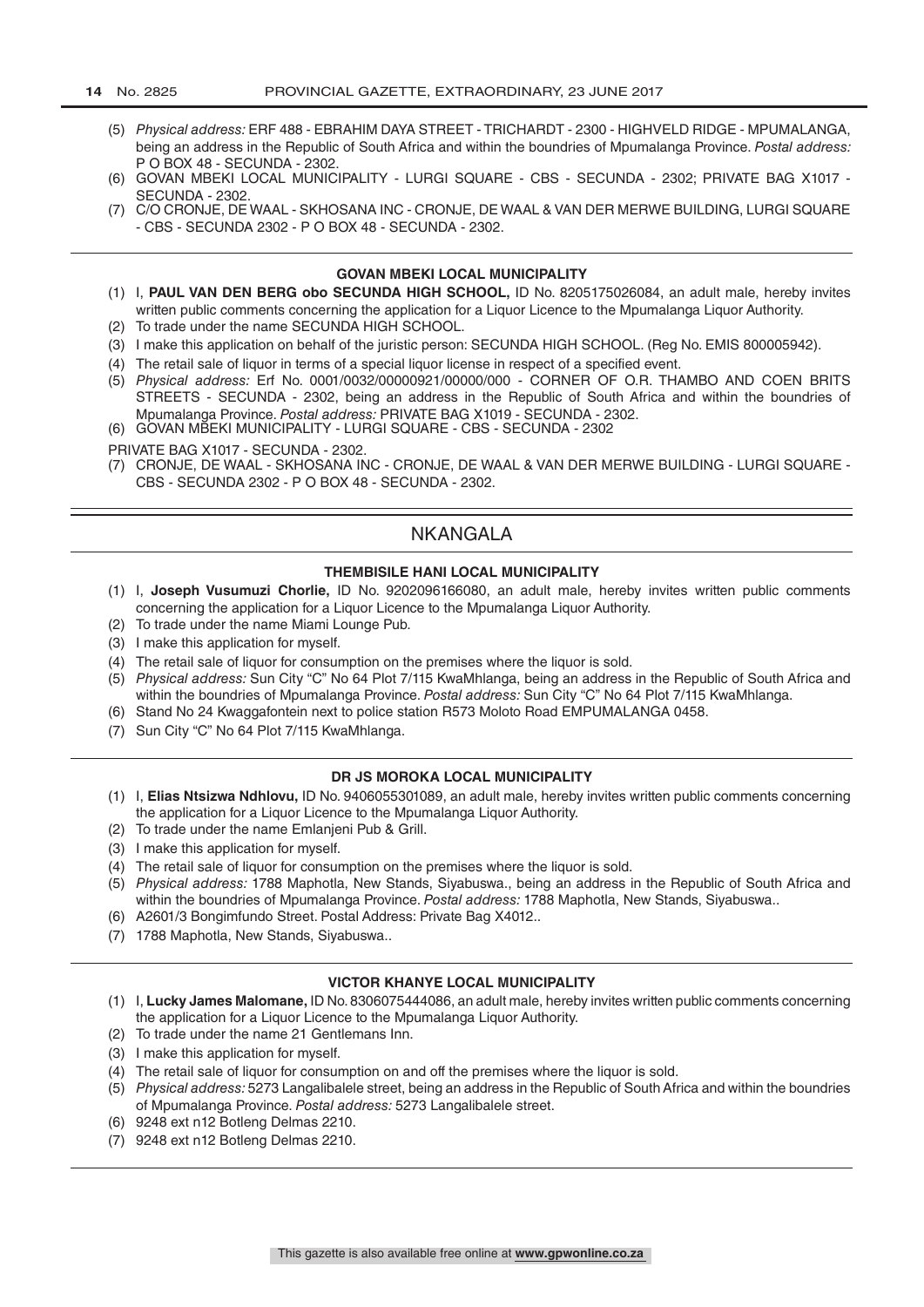#### **STEVE TSHWETE LOCAL MUNICIPALITY**

- (1) I, **MARIA BADANILE MOKOENA,** ID No. 6302100659089, an adult female, hereby invites written public comments concerning the application for a Liquor Licence to the Mpumalanga Liquor Authority.
- (2) To trade under the name MA-ARR PUB.
- (3) I make this application for myself.
- (4) The retail sale of liquor in terms of a special liquor license for consumption on and off the premises where the liquor is sold.
- (5) *Physical address:* 10854 IKAGENG STREET, MHLUZI 1050, being an address in the Republic of South Africa and within the boundries of Mpumalanga Province. *Postal address:* 3213 NHLAP STREET , MHLUZI 105.
- (6) CNR WALTER SISULU STREET & WANDERES AVENUE, MIDDELBURG 1050.
- (7) 10854 IKAGENG STREET, MHLUZI 1050.

#### **EMAKHAZENI LOCAL MUNICIPALITY**

- (1) I, **Sifiso Humphrey Ndlovu,** ID No. 8604125563081, an adult male, hereby invites written public comments concerning the application for a Liquor Licence to the Mpumalanga Liquor Authority.
- (2) To trade under the name Gavino Eating House.
- (3) I make this application for myself.
- (4) The retail sale of liquor in terms of a special liquor license in respect of a specified event.
- (5) *Physical address:* unit 33 Water val Boven Emgwenja location, being an address in the Republic of South Africa and within the boundries of Mpumalanga Province. *Postal address:* 81 machadodorp.
- (6) 25 scheepers street belfast.
- (7) 45 machadodorp emthonjeni location.

#### **EMALAHLENI LOCAL MUNICIPALITY**

- (1) I, **Khalef Amara,** ID No. 154863996, an adult male, hereby invites written public comments concerning the application for a Liquor Licence to the Mpumalanga Liquor Authority.
- (2) To trade under the name Elpaso Club And Restaurant.
- (3) I make this application on behalf of the juristic person: K Amara Business Creating and Developments (Pty) Ltd. (Reg No. 2013/055667/07).
- (4) The retail sale of liquor in terms of a special liquor license for consumption on and off the premises where the liquor is sold.
- (5) *Physical address:* Farm Naauwpoort 335 JS, Portion 47, Witbank, Mpumalanga, 1035, being an address in the Republic of South Africa and within the boundries of Mpumalanga Province. *Postal address:* Suite MW 465, Private Bag X1838, Middelburg, Mpumalanga, 1050.
- (6) CNR Mandela & Arras Street, Civic Centre, Witbank, Mpumalanga, 1035; P.O. Box 3, Witbank, Mpumalanga, 1035.
- (7) Farm Naauwpoort 335 JS, Portion 47, Witbank, Mpumalanga, 1035.

#### **EMAKHAZENI LOCAL MUNICIPALITY**

- (1) I, **Sifiso Humphrey Ndlovu,** ID No. 8604125563081, an adult male, hereby invites written public comments concerning the application for a Liquor Licence to the Mpumalanga Liquor Authority.
- (2) To trade under the name Gavino Eating House.
- (3) I make this application for myself.
- (4) The retail sale of liquor in terms of a special liquor license in respect of a specified event.
- (5) *Physical address:* unit 33 Water val Boven Emgwenja location, being an address in the Republic of South Africa and within the boundries of Mpumalanga Province. *Postal address:* 81 machadodorp.
- (6) 25 scheepers street belfast.
- (7) 45 machadodorp emthonjeni location.

#### **STEVE TSHWETE LOCAL MUNICIPALITY**

- (1) I, **Paulo Bruni Andrade Silva,** ID No. 911027 5086 088, an adult male, hereby invites written public comments concerning the application for a Liquor Licence to the Mpumalanga Liquor Authority.
- (2) To trade under the name Just Liquor Bottle Sore.
- (3) I make this application on behalf of the juristic person: Liquor Express Bottle Store. (Reg No. 2014/157773/07).
- (4) The retail sale of liquor for consumption off the premises where the liquor is sold.
- (5) *Physical address:* Shop 4, Gloria Centre, C/O Beukes and Church Street, Hendrina, 1095., being an address in the Republic of South Africa and within the boundries of Mpumalanga Province. *Postal address:* PO Box 22, River Crescent, Witbank, 1042..
- (6) C/O Walter Sisulu and Wanderers Avenue, Middleburg, 1050..
- (7) Shop 4, Gloria Centre, C/O Beukes and Church Street, Hendrina, 1095..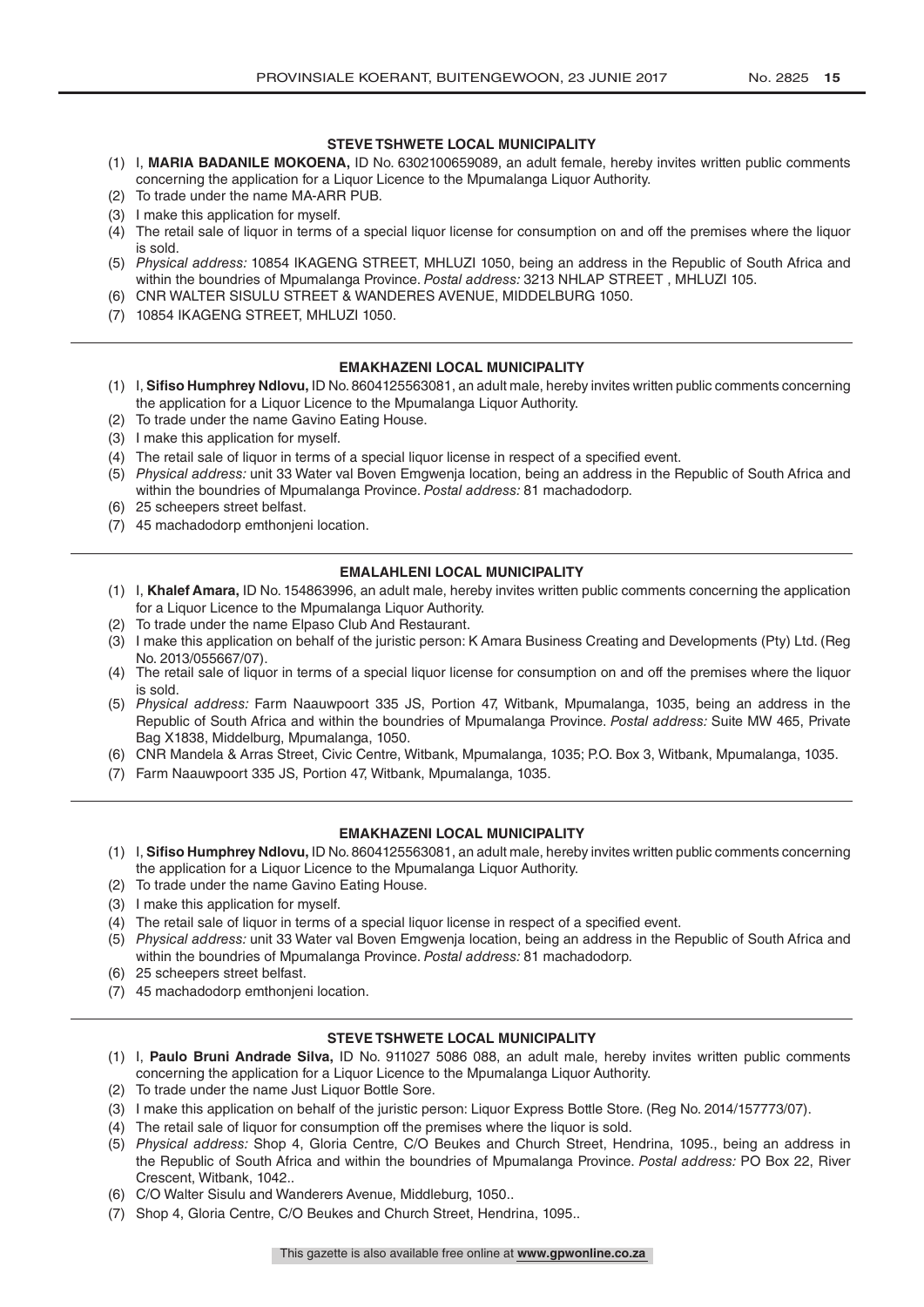#### **DR JS MOROKA LOCAL MUNICIPALITY**

- (1) I, **Mr. Mnguni Windrish,** ID No. 7402135644087, an adult male, hereby invites written public comments concerning the application for a Liquor Licence to the Mpumalanga Liquor Authority.
- (2) To trade under the name Abanguni Liquors.
- (3) I make this application for myself.
- (4) The retail sale of liquor for consumption on and off the premises where the liquor is sold.
- (5) *Physical address:* Stand no. 0868 Wolvenkraal C, Mdutjane, 0472, being an address in the Republic of South Africa and within the boundries of Mpumalanga Province. *Postal address:* P O BOX 0868 Wolvenkraal C, Mdutjane, 0472.
- (6) Private Bag X4012, Siyabuswa, 0472.
- (7) P O BOX 0868, Wolvenkraal C, Mdutjane, 0472.

#### **THEMBISILE HANI LOCAL MUNICIPALITY**

- (1) I, **Timonye Jabulani George,** ID No. 6303165397086, an adult male, hereby invites written public comments concerning the application for a Liquor Licence to the Mpumalanga Liquor Authority.
- (2) To trade under the name MGT Tavern.
- (3) I make this application for myself.
- (4) The retail sale of liquor for consumption on the premises where the liquor is sold.
- (5) *Physical address:* Stand no. 1916 Mountain-view Zone 6, KwaMhlanga, being an address in the Republic of South Africa and within the boundries of Mpumalanga Province. *Postal address:* P O BOX 4041.
- (6) P O BOX 4041, MPUMALANGA, 0458.
- (7) P O BOX 379/80 Tweefontein "F" KwaMhlanga 1022.

### **THEMBISILE HANI LOCAL MUNICIPALITY**

- (1) I, **SKOSANA NOMTHANDAZO EMMERENTIA,** ID No. 8602280584082, an adult female, hereby invites written public comments concerning the application for a Liquor Licence to the Mpumalanga Liquor Authority.
- (2) To trade under the name EYANDZINI LOUNGE.
- (3) I make this application for myself.
- (4) The retail sale of liquor in terms of a special liquor license for consumption on and off the premises where the liquor is sold.
- (5) *Physical address:* STAND NO 0351 TWEEFONTEIN, being an address in the Republic of South Africa and within the boundries of Mpumalanga Province. *Postal address:* 501 SEQUIA BUILDING PARK AND CELLIERS SUNNYSIDE 0001.
- (6) Private Bag X4041, EMPUMALANGA, 0458.
- (7) 501 SEQUIA BUILDING PARK AND CELLIERS SUNNYSIDE 0001.

#### **DR JS MOROKA LOCAL MUNICIPALITY**

- (1) I, **Mr Maodi Ramatobane Amon,** ID No. 7404095556087, an adult male, hereby invites written public comments concerning the application for a Liquor Licence to the Mpumalanga Liquor Authority.
- (2) To trade under the name KB's Liquor Store.
- (3) I make this application for myself.
- (4) The retail sale of liquor for consumption off the premises where the liquor is sold.
- (5) *Physical address:* Stand no. 60474 Nokaneng Village, being an address in the Republic of South Africa and within the boundries of Mpumalanga Province. *Postal address:* P O BOX 708, NOKANENG, MPUMALANGA, 0432.
- (6) Private Bag X4012 Siyabuswa 0472.
- (7) Stand no. 60474 Nokaneng Village.

#### **THEMBISILE HANI LOCAL MUNICIPALITY**

- (1) I, **Sipho Frans Makgalemele,** ID No. 8009045781088, an adult male, hereby invites written public comments concerning the application for a Liquor Licence to the Mpumalanga Liquor Authority.
- (2) To trade under the name Sphola's Bottle Store.
- (3) I make this application for myself.
- (4) The retail sale of liquor for consumption off the premises where the liquor is sold.
- (5) *Physical address:* No 178 Sun-City "D" Kwamhlanga, being an address in the Republic of South Africa and within the boundries of Mpumalanga Province. *Postal address:* 137 Sun City "C" Kwamhlanga.
- (6) Stand No 24 Kwaggafontein next to police station R573 Moloto Road, EMPUMALANGA, 0458.
- (7) No 373 Lethuli Ext 5, Kwamhlanga, 1022.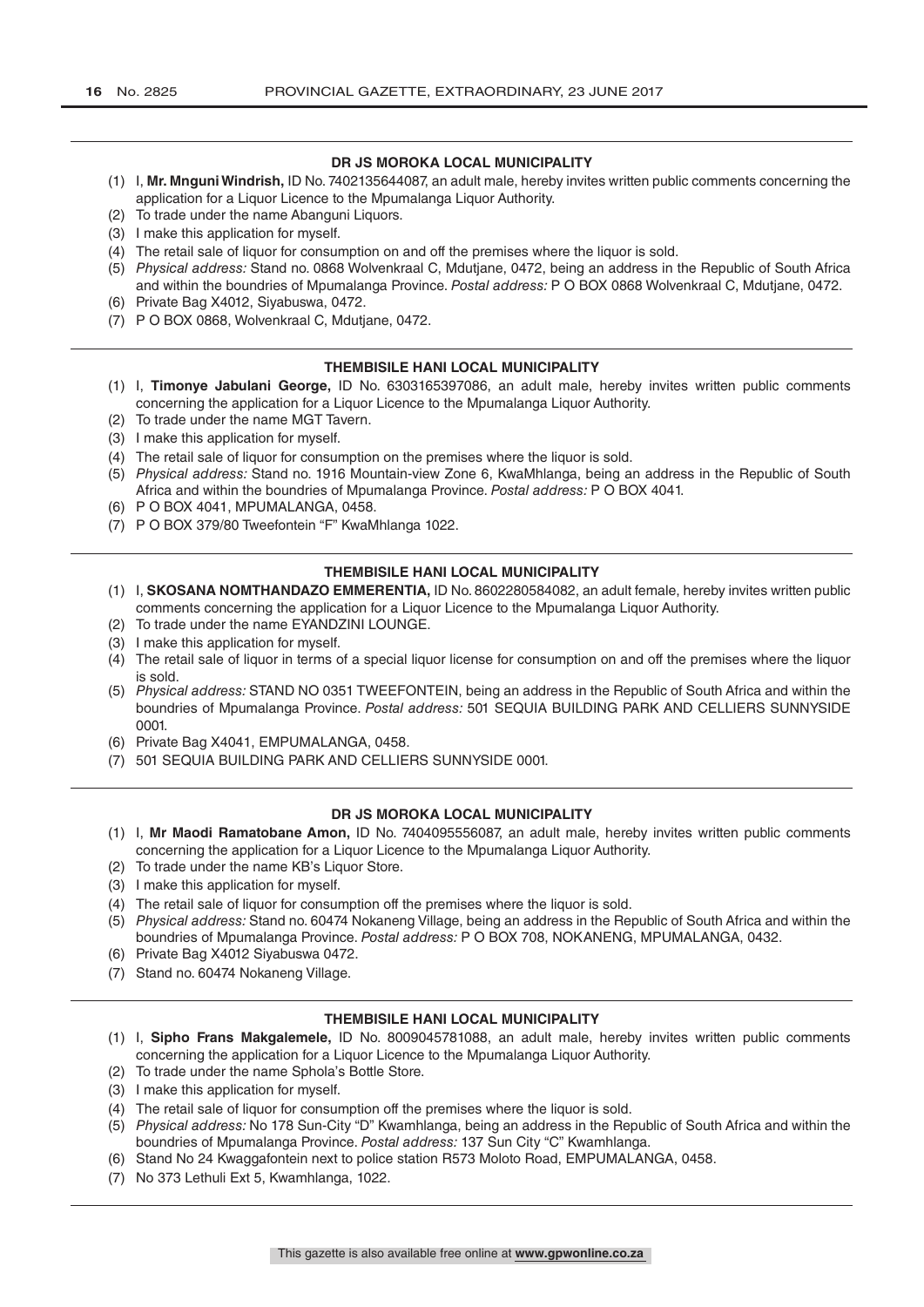#### **Form 10**

# General Notice

### **NOTICE 59 OF 2017**

#### **MPUMALANGA LIQUOR LICENSING ACT, 2006 (Act No. 5 of 2006)**

#### **Notice of applications for transfer of liquor licences in terms of section 43**

Notice is hereby given that the applicants specified in the Schedule hereto have given notice of their intention to lodge applications for the transfer of existing liquor licences to the Secretary, Regional Liquor Licensing Offices in respect of premises situated in the local committee area indicated in the Schedule.

Comments should be made in writing and be addressed to the municipality concerned and a copy to the applicant, to reach the said addresses within thirty (30) days of this publication.

Invitation for public comments in respect of a Liquor Licence in terms of section 43 of the Mpumalanga Liquor Licensing Act, 2006.

#### **SCHEDULE**

The undermentioned figures used in brackets in the Schedule, have the following meanings:

- (1) = Full name of applicant, ID Number of Applicant.
- (2) = Existing liquor licence number to be transfered.
- $(3)$  = Intended trading name.
- (4) = Notice given on behalf of: self *or* other juristic person/s.
- $(5)$  = Type of licence applied for.
- $(6)$  = Full address and location of the premises
- $(7)$  = Municipality address where comments must be submitted
- $(8)$  = Applicant address where comments must be submitted

# NKANGALA

#### **THEMBISILE HANI LOCAL MUNICIPALITY**

- (1) I, **Monyai Wilson Ntsanyana,** ID No. 7802125963084, an adult male, hereby invites written public comments concerning the application for transfer of an existing Liquor Licence to the Mpumalanga Liquor Authority.
- (2) Liquor Licence Number MPU/025633.
- (3) Trading under the name Prince Tavern.
- (4) I make this application for myself.
- (5) The retail sale of liquor for consumption on the premises where the liquor is sold.
- (6) *Physical address:* Stand No. 3607 Block 1 Moloto, KwaMhlanga, 1022, being an address in the Republic of South Africa and within the boundries of Mpumalanga Province. *Postal address:* Stand No. 3607 Block 1 Moloto, KwaMhlanga, 1022.
- (7) Private Bag X4041, Mpumalanga,0458.
- (8) Stand No. 3607 Block 1 Moloto, KwaMhlanga, 1022.

#### **THEMBISILE HANI LOCAL MUNICIPALITY**

- (1) I, **Skosana Petros Philile,** ID No. 7301085704083, an adult male, hereby invites written public comments concerning the application for transfer of an existing Liquor Licence to the Mpumalanga Liquor Authority.
- (2) Liquor Licence Number MPU/025922.
- (3) Trading under the name Makarina 2 Bar.
- (4) I make this application for myself.
- (5) The retail sale of liquor for consumption on the premises where the liquor is sold.
- (6) *Physical address:* Stand No. 2425 Zenzele Village, KwaMhlanga, 1022, being an address in the Republic of South Africa and within the boundries of Mpumalanga Province. *Postal address:* P O BOX 933, Ekangala, 1021.
- (7) Private Bag X4041, Mpumalanga, 0458.
- (8) Stand No. 2425 Zenzele Village, KwaMhlanga, 1022.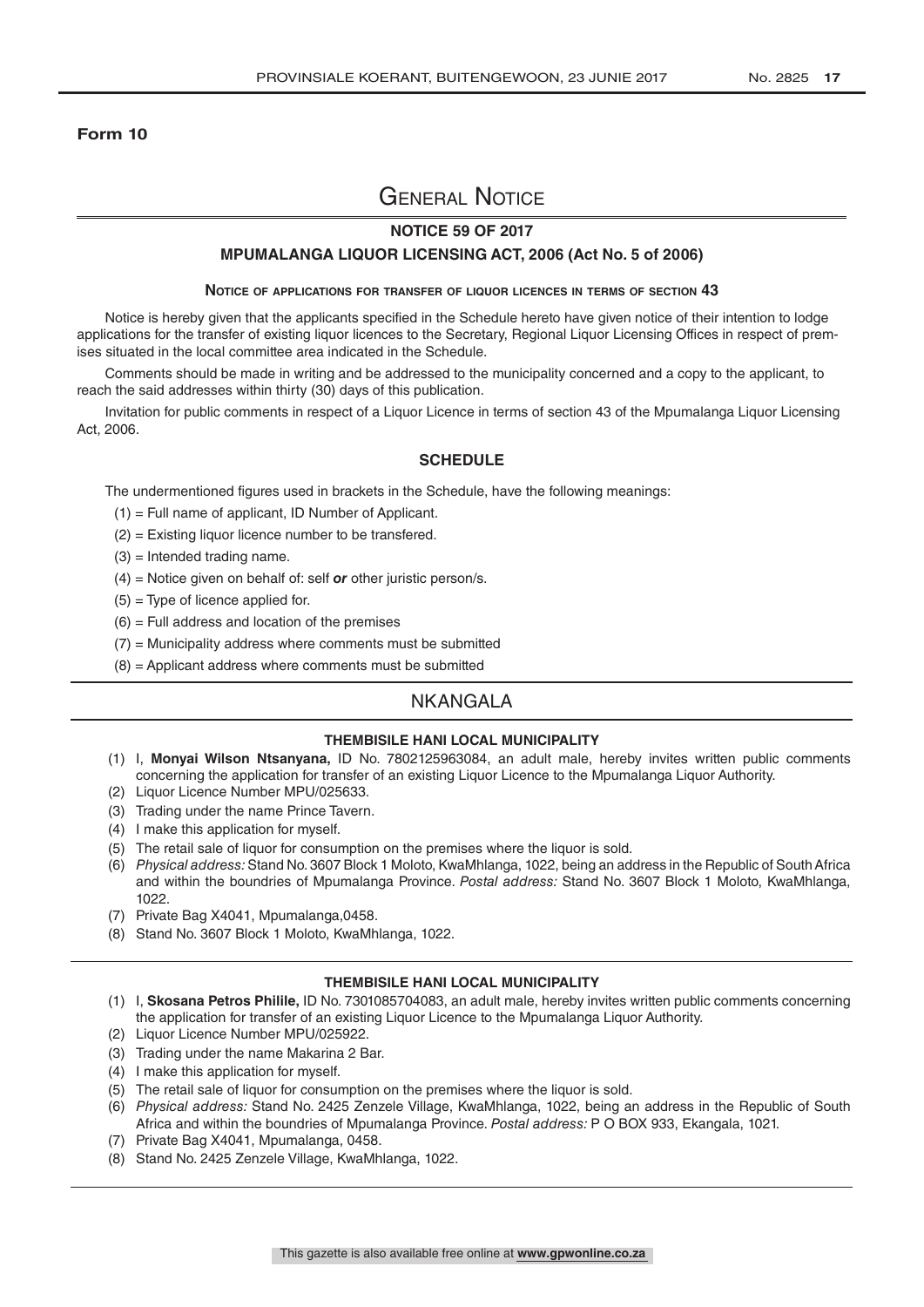#### **EMALAHLENI LOCAL MUNICIPALITY**

- (1) I, **Busisiwe Judith Mokoena,** ID No. 761010 2857 082, an adult female, hereby invites written public comments concerning the application for transfer of an existing Liquor Licence to the Mpumalanga Liquor Authority.
- (2) Liquor Licence Number MLA/000042.
- (3) Trading under the name Belle Done Boutique Hotel and Spa.
- (4) I make this application on behalf of the juristic person: BJ Belle Done Investments ( Pty) Ltd. (Reg No. 2017/179523/07).
- (5) The retail sale of liquor for consumption on the premises where the liquor is sold.
- (6) *Physical address:* 62 Protea Street, Highveldpark, ERF Number 1705, Witbank, Mpumalanga, 1035, being an address in the Republic of South Africa and within the boundries of Mpumalanga Province. *Postal address:* Suite MW465, Private Bag X1838, Middelburg, Mpumalanga, 1050.
- (7) CNR Mandela & Arras STreet, Civic Centre, Witbank, Mpumalanga, 1035; P.O. Box 3, Witbank, Mpumalanga, 1035.
- (8) 62 Protea Street, Highveldpark, Witbank, Mpumalanga, 1035.

# EHLANZENI

#### **MBOMBELA LOCAL MUNICIPALITY**

- (1) I, **Nokuthula Simangele Lubisi,** ID No. 7811240597081, an adult female, hereby invites written public comments concerning the application for transfer of an existing Liquor Licence to the Mpumalanga Liquor Authority.
- (2) Liquor Licence Number MPU027895.
- (3) Trading under the name Emfuleni Tavern.
- (4) I make this application for myself.
- (5) The retail sale of liquor for consumption on and off the premises where the liquor is sold.
- (6) *Physical address:* Stand Number 014130, Msogwaba, 1215, being an address in the Republic of South Africa and within the boundries of Mpumalanga Province. *Postal address:* P.O.Box 2559, Msogwaba, 1215.
- (7) 1 Nel Street, Mbombela, 1200.
- (8) Stand No. 016384, Msogwaba, 1215.

#### **MBOMBELA LOCAL MUNICIPALITY**

- (1) I, **ANDREW LOUW,** ID No. 5810085075080, an adult male, hereby invites written public comments concerning the application for transfer of an existing Liquor Licence to the Mpumalanga Liquor Authority.
- (2) Liquor Licence Number MPU/030014.
- (3) Trading under the name GALITO'S EMKHATSINI.
- (4) I make this application for myself.
- (5) The retail sale of liquor for consumption on the premises where the liquor is sold.
- (6) *Physical address:* ERF 1 EMKHATSINI TOWNSHIP KARINO 1204, being an address in the Republic of South Africa and within the boundries of Mpumalanga Province. *Postal address:* P.O. BOX 18384 NEELSPRUIT 1200.
- (7) P.O. BOX 45 MBOMBELA 1200.
- (8) ERF 1 EMKHATSINI TOWNSHIP KARINO 1204.

#### **MBOMBELA LOCAL MUNICIPALITY**

- (1) I, **Paul Stephanus Potgieter,** ID No. 5804265064089, an adult male, hereby invites written public comments concerning the application for transfer of an existing Liquor Licence to the Mpumalanga Liquor Authority.
- (2) Liquor Licence Number MPU/029782.
- (3) Trading under the name Stefano Trading.
- (4) I make this application for myself.
- (5) The retail sale of liquor for consumption on the premises where the liquor is sold.
- (6) *Physical address:* Shop 9C, Sonpark Boulevard, Fauriestreet, Nelspruit,1206, being an address in the Republic of South Africa and within the boundries of Mpumalanga Province. *Postal address:* P.O.Box 7604, Sonpark, 1206.
- (7) P.O.Box 45, Mombela, 1200.
- (8) P.O.Box 12042, Steiltes, Nelspruit, 1213.

#### **MBOMBELA LOCAL MUNICIPALITY**

- (1) I, **Paul Stephanus Potgieter,** ID No. 5804265064089, an adult male, hereby invites written public comments concerning the application for transfer of an existing Liquor Licence to the Mpumalanga Liquor Authority.
- (2) Liquor Licence Number MPU/029782.
- (3) Trading under the name Stefano Trading.
- (4) I make this application for myself.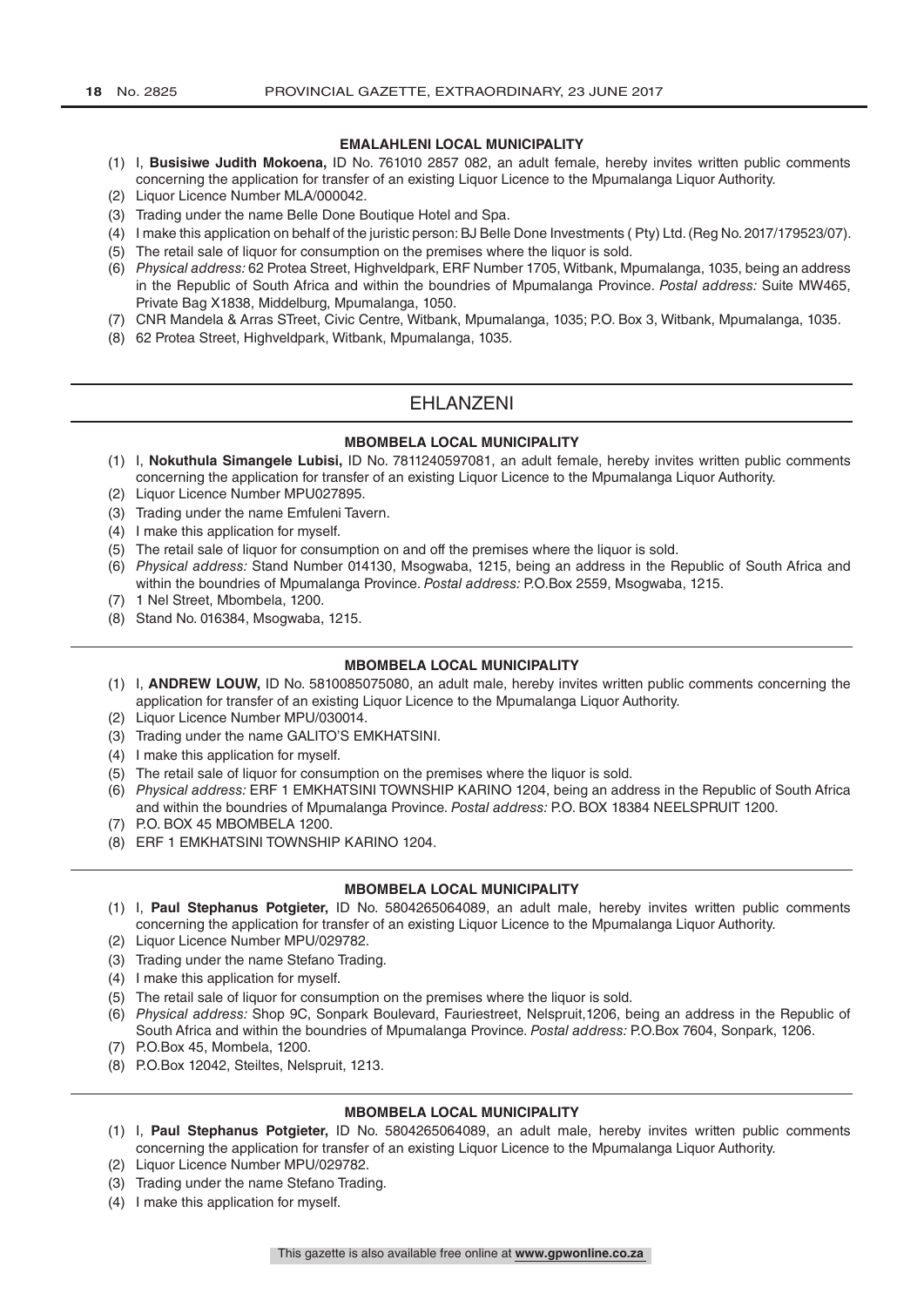- (5) The retail sale of liquor for consumption on the premises where the liquor is sold.
- (6) *Physical address:* Shop 9C, Sonpark Boulevard, Fauriestreet, Nelspruit,1206, being an address in the Republic of South Africa and within the boundries of Mpumalanga Province. *Postal address:* P.O.Box 7604, Sonpark, 1206.
- (7) P.O.Box 45, Mombela, 1200.
- (8) P.O.Box 12042, Steiltes, Nelspruit, 1213.

# GERT SIBANDE

#### **GOVAN MBEKI LOCAL MUNICIPALITY**

- (1) I, **ROBERT TSOTSI NAZO,** ID No. 4910095643082, an adult male, hereby invites written public comments concerning the application for transfer of an existing Liquor Licence to the Mpumalanga Liquor Authority.
- (2) Liquor Licence Number MPU/023084.
- (3) Trading under the name MCEDISI TARVEN.
- (4) I make this application for myself.
- (5) The retail sale of liquor for consumption on the premises where the liquor is sold.
- (6) *Physical address:* 3804 ROBERT STREET EXT 4 EMZINONI TOWNSHIP BETHAL 2310, being an address in the Republic of South Africa and within the boundries of Mpumalanga Province. *Postal address:* 3804 ROBERT STREET EXT 4 EMZINONI TOWNSHIP BETHAL.
- (7) HORWOOD STREET SECUNDA 2302.
- (8) 2614 EXT 22 EMZINONI TOWNSHIP BETHAL 2310.